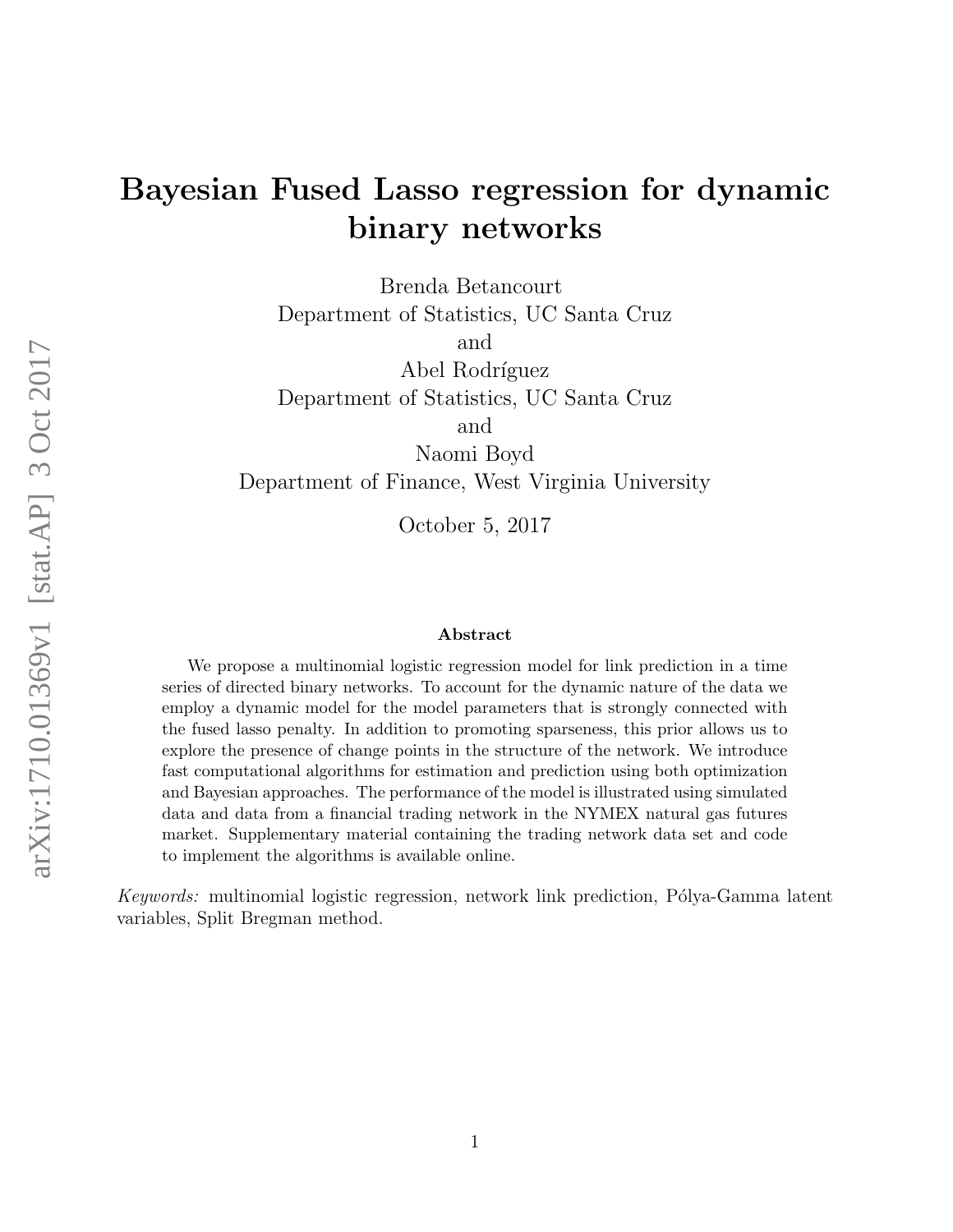# 1 Introduction

Network data, in which observations correspond to the interactions among a group of nodes, has become pervasive in disciplines as diverse as social, physical and biological sciences. Accordingly, there has been a growing interest in developing tools for the analysis of network data, particularly from a model-based perspective (for excellent reviews see [Newman, 2003,](#page-21-0) [Goldenberg et al., 2009](#page-20-0) and [Snijders, 2011\)](#page-22-0). The focus on this paper is on models for time series of binary directed networks that involve the same set of subjects at each time point. In particular, our work is motivated by the study of financial trading networks (FTNs), which capture the pattern of buy and sell transactions in a financial market. A primary goal in the analysis of this type of dynamic network data is link prediction at future times, going as far as predicting the structure of the whole network. An additional goal is to provide a simple model to explore the evolution of the network, and possibly identify change-points in the network dynamic. To accomplish these goals we extend the idea of  $p_1$  models initially proposed by [Holland and Leinhardt](#page-21-1) [\[1981\]](#page-21-1) for static binary networks.

Consider a directed binary network among n nodes,  $\mathbf{Y} = [y_{i,j}]$ , where  $y_{i,j} = 1$  if there is a link directed from node i to node j, and  $y_{i,j} = 0$  otherwise. Holland and Leinhardt's model assumes conditional independence between pairs of nodes (dyads) and focuses on modeling the pairs  $(y_{i,j}, y_{j,i})$  jointly for  $i < j$ ,  $j = 1, \ldots, n$  as follows

<span id="page-1-0"></span>
$$
p(y_{i,j}, y_{j,i}) \propto \exp \{ \theta_1 y_{i,j} + \theta_2 y_{j,i} + \theta_3 y_{i,j} y_{j,i} \}.
$$
 (1)

This class of models has been extended to a dynamic setting by introducing Markov dependency upon past observations (e.g., see [Banks and Carley, 1996\)](#page-19-0). In contrast, in the modeling approach discussed in this paper, the model parameters are set to be time dependent to add flexibility and account for alterations in the network evolution over time. One challenging feature that is often present in model-based approaches to network data is high-dimensionality. In particular, the number of parameters in our proposed model is larger than the number of available observations. To deal with this issue we resort to fused lasso regression by imposing an  $L_1$  penalty on the difference between neighboring model parameters [\[Tibshirani et al., 2005\]](#page-22-1). In a Bayesian setting, this is equivalent to assuming a double exponential prior on the differences of the coefficients in contiguous time points. Here, we explore two different computational approaches for our model. First, full Bayesian inference is presented and implemented using two different sampling schemes. However, the heavy computational load of a full Bayesian analysis is a challenging task as the number of nodes in the network increases. As an alternative, we also carry out maximum a posteriori (MAP) estimation utilizing an optimization approach.

The remainder of the paper is organized as follows: Section [2](#page-2-0) describes our modeling approach. Section [3](#page-3-0) describes the computational algorithms for estimation and prediction from optimization and Bayesian perspectives. Section [4](#page-9-0) discusses other related work. Section [5](#page-11-0) presents three illustrations, two based on simulated data and a third one that focuses on trading networks from the natural gas futures market in the New York Mercantile Exchange (NYMEX). Finally, a short discussion is presented in Section [6.](#page-19-1)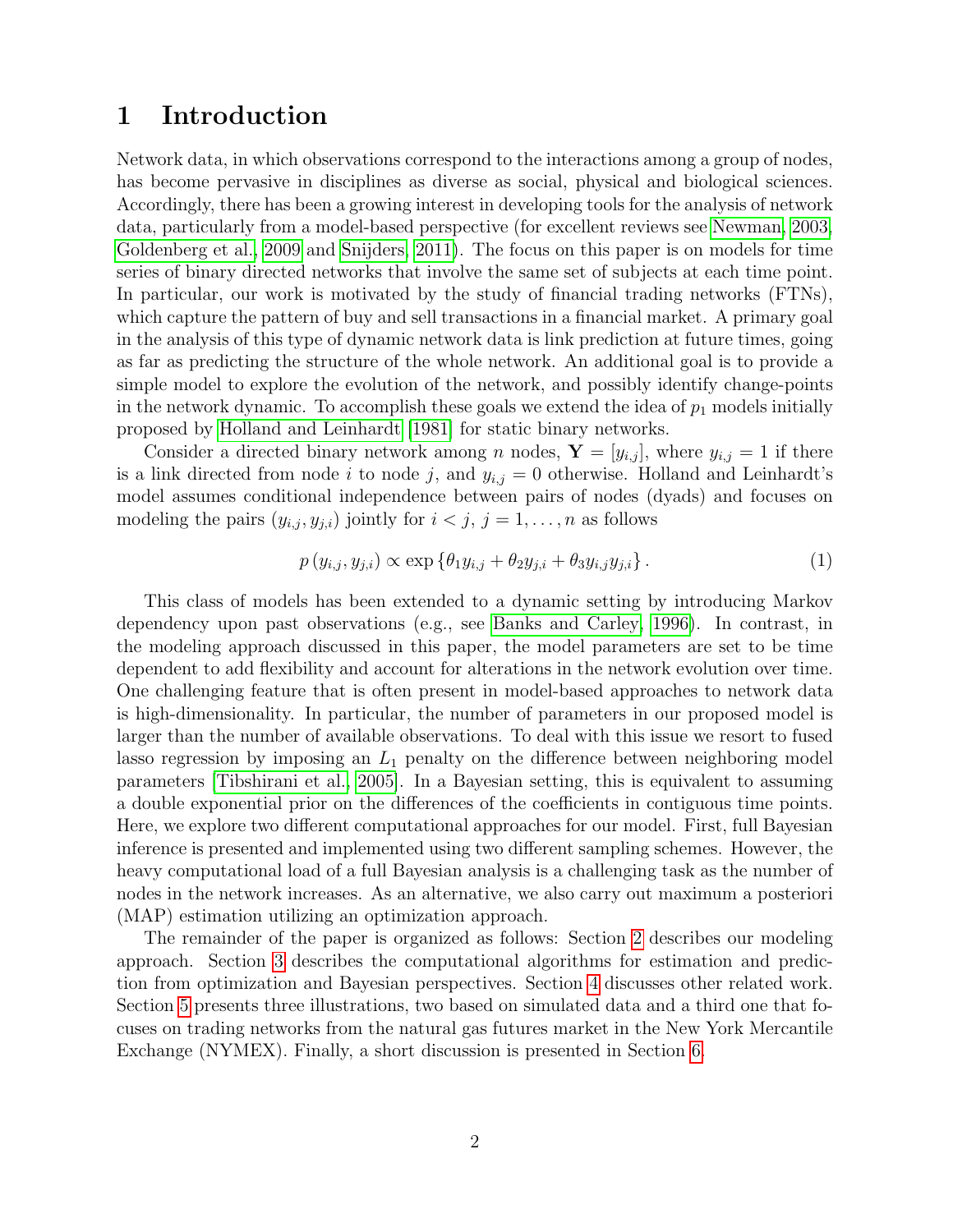# <span id="page-2-0"></span>2 Modeling Approach

Consider a sequence of binary directed networks  $Y_1, \ldots, Y_T$ , each one observed over a common set of  $n$  nodes. The adjacency matrix of the network at time  $t$  is therefore an  $n \times n$  binary matrix  $Y_t = [y_{i,j,t}]$ , where  $y_{i,j,t} = 1$  if there is a link directed from node i to node j at time t, and  $y_{i,j,t} = 0$  otherwise. We adopt the convention  $y_{i,i,t} \equiv 0$  so that there are no loops within the network. In the illustration we discuss in Section [5.3,](#page-16-0) the nodes in the network correspond to traders in the NYMEX natural gas futures market, so that  $y_{i,j,t} = 1$  if trader i sold to trader j at least once during week t.

We consider an extension of [\(1\)](#page-1-0) in which the pairs  $\{(y_{i,j,t}, y_{j,i,t}) : i < j\}$  are modeled independently using a logistic model of the form

$$
p(y_{i,j,t}, y_{j,i,t}) \propto \exp \{ \theta_{i,j,t,1} y_{i,j,t} + \theta_{i,j,t,2} y_{j,i,t} + \theta_{i,j,t,3} y_{i,j,t} y_{j,i,t} \},
$$
\n(2)

where  $\theta_{i,j,t,1}$  and  $\theta_{i,j,t,2}$  represent the baseline probabilities of a directed link between nodes i and j, and  $\theta_{i,j,t,3}$  controls the level of dependence between  $y_{i,j,t}$  and  $y_{j,i,t}$ . For example,  $\theta_{i,j,t,3} = 0$  implies that  $y_{i,j,t}$  and  $y_{j,i,t}$  are conditionally independent with  $Pr(y_{i,j,t} = 1)$  $\exp \{\theta_{i,j,t,1}\} / (1 + \exp \{\theta_{i,j,t,1}\})$  and  $Pr(y_{j,i,t} = 1) = \exp \{\theta_{i,j,t,2}\} / (1 + \exp \{\theta_{i,j,t,2}\})$ . On the other hand,  $\theta_{i,j,t,3} > 0$  favors outcomes in which  $y_{i,j,t} = y_{j,i,t}$  (a phenomenon often called positive reciprocity in the network literature), while  $\theta_{i,j,t,3} < 0$  favors situations in which  $y_{i,j,t} \neq y_{j,i,t}$  (often called negative reciprocity). Hence, by allowing the values of  $y_{i,j,t}$  and  $y_{j,i,t}$  to be potentially correlated the model can accommodate reciprocity.

The parameters in the multinomial logistic model we just described are time dependent. Hence, it is natural and useful to take into account the information about their temporal correlation structure in the estimation process. In particular, we are interested in a random walk model with double exponential priors of the form:

$$
\theta_{i,j,t,r} = \theta_{i,j,t-1,r} + \epsilon_{i,j,t,r}, \qquad \epsilon_{i,j,t,r} \sim \mathsf{DE}(0,1/\lambda),
$$

where DE represents the double exponential distribution, and  $\lambda > 0$  is the parameter that controls the shrinkage level in the differences of the coefficients. A dynamic model of this type on the parameters leads to the joint prior

$$
p(\mathbf{\Theta}_{i,j,r} | \lambda) \propto \exp \left\{-\lambda \sum_{t=1}^T |\theta_{i,j,t,r} - \theta_{i,j,t-1,r}| \right\},\,
$$

where  $\Theta_{i,j,r} = (\theta_{i,j,0,r}, \theta_{i,j,1,r}, \dots, \theta_{i,j,T,r})$  is the vector of parameters for class r and pair of nodes  $(i, j)$ , and  $\theta_{i,j,0,r} = \theta_{r,0}$  is assumed known. This pairwise difference prior belongs to the class of Markov random fields and corresponds to a scale mixture of conditionally autoregressive (CAR) priors, which are frequently used in time series, spatial statistics and image processing (e.g., see [Rue and Held, 2005\)](#page-22-2). By assuming that  $\theta_{i,j,0,r}$  is known we ensure that the prior distribution, and therefore the associated posterior, is proper. Indeed, note that the more common choice of a flat (improper) prior on  $\theta_{i,j,t,r}$  leads in this case to an improper posterior distribution [\[Sun et al., 1999\]](#page-22-3). In addition, assuming double exponential priors is equivalent to imposing  $L_1$  penalty functions on the differences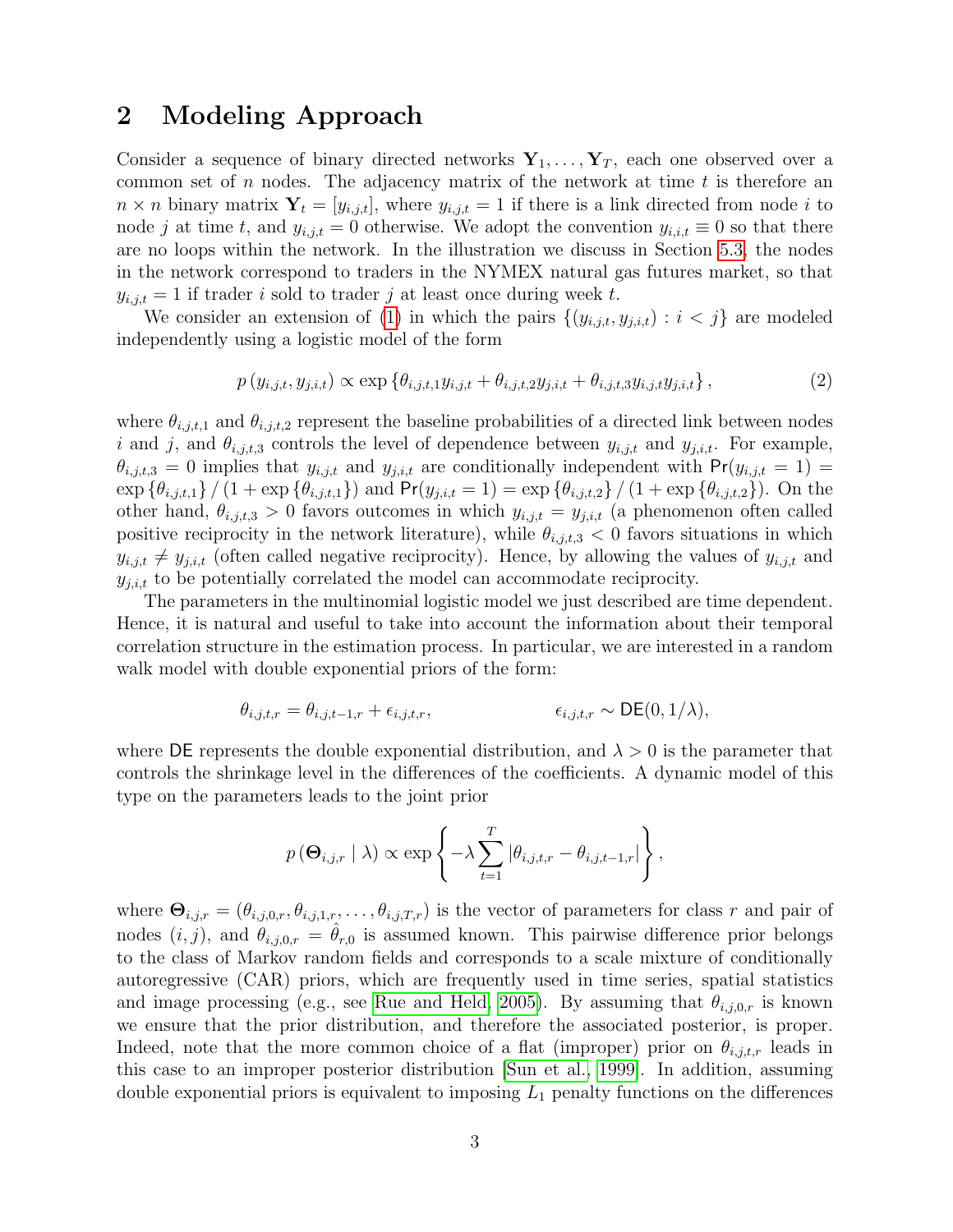of the parameters in contiguous time points. This penalty type is commonly referred to as the fused lasso with tuning parameter  $\lambda$ . An extensive review of the fused lasso and its theoretical properties is presented in [Rinaldo](#page-21-2) [\[2009\]](#page-21-2).

We propose to set the hyperparameters  $\hat{\theta}_{1,0}$ ,  $\hat{\theta}_{2,0}$  and  $\hat{\theta}_{3,0}$  using a procedure reminiscent of empirical Bayes. In particular, we assume values of  $\hat{\theta}_{1,0}$ ,  $\hat{\theta}_{2,0}$  and  $\hat{\theta}_{3,0}$  so that the probabilities of the (unobserved) events  $(y_{i,j,0}, y_{j,i,0}) = (0,0), (y_{i,j,0}, y_{j,i,0}) = (1,0), (y_{i,j,0}, y_{j,i,0}) = (0,1)$ and  $(y_{i,j,0}, y_{j,i,0}) = (1, 1)$  correspond to their time-average probabilities, i.e.,

$$
\hat{\theta}_{1,0} = \frac{\hat{p}_{1,0}}{\hat{p}_{0,0}} \qquad \qquad \hat{\theta}_{2,0} = \frac{\hat{p}_{0,1}}{\hat{p}_{0,0}} \qquad \qquad \hat{\theta}_{3,0} = \frac{\hat{p}_{1,1}}{\hat{p}_{0,0}} - \frac{\hat{p}_{1,0}}{\hat{p}_{0,0}} - \frac{\hat{p}_{0,1}}{\hat{p}_{0,0}},
$$

where

$$
\hat{p}_{0,0} = \frac{2}{n(n-1)} \sum_{t=1}^{T} \sum_{i=1}^{I} \sum_{j=i+1}^{J} I(y_{i,j,t} = 0, y_{j,i,t} = 0),
$$
  
\n
$$
\hat{p}_{1,0} = \frac{2}{n(n-1)} \sum_{t=1}^{T} \sum_{i=1}^{I} \sum_{j=i+1}^{J} I(y_{i,j,t} = 1, y_{j,i,t} = 0),
$$
  
\n
$$
\hat{p}_{0,1} = \frac{2}{n(n-1)} \sum_{t=1}^{T} \sum_{i=1}^{I} \sum_{j=i+1}^{J} I(y_{i,j,t} = 0, y_{j,i,t} = 1),
$$
  
\n
$$
\hat{p}_{1,1} = \frac{2}{n(n-1)} \sum_{t=1}^{T} \sum_{i=1}^{I} \sum_{j=i+1}^{J} I(y_{i,j,t} = 1, y_{j,i,t} = 1),
$$

and  $I(\cdot)$  represents the indicator function. Other appealing default alternatives are possible, and we use them to study the sensitivity of the model to the prior specification. For example, we could specify  $\hat{\theta}_{1,0}$  as the logit of the average probability of an incoming link over the whole history of the network,  $\ddot{\theta}_{2,0}$  as the logit of the average probability of an outgoing link, and  $\hat{\theta}_{3,0} = 0$  to reflect our assumption of no reciprocity a priori. Finally, we also tried setting  $\theta_{1,0} = \theta_{2,0} = \theta_{3,0} = 0$ , which is consistent with the idea that all categories have the same probability a priori at time 0.

# <span id="page-3-0"></span>3 Estimation and Prediction

Let  $\Theta_{i,j} = \{\Theta_{i,j,2}, \Theta_{i,j,3}, \Theta_{i,j,4}\}\$ be the vector of all nonzero parameters for the pair of nodes  $(i, j)$ . The log-posterior distribution of the parameters is given by

<span id="page-3-1"></span>
$$
\sum_{i < j} \left\{ V_{i,j}(\Theta_{i,j}) - \lambda \sum_{r=2}^{4} \|\mathbf{L}\Theta_{i,j,r}\|_1 \right\} \tag{3}
$$

where

$$
V_{i,j}(\Theta_{i,j}) = \sum_{t=1}^{T} \left\{ y_{i,j,t} \theta_{i,j,t,1} + y_{j,i,t} \theta_{i,j,t,2} + y_{i,j,t} y_{j,i,t} \theta_{i,j,t,3} - \log(1 + \exp\left\{ \theta_{i,j,t,1} \right\} + \exp\left\{ \theta_{i,j,t,2} \right\} + \exp\left\{ \theta_{i,j,t,1} + \theta_{i,j,t,2} + \theta_{i,j,t,3} \right\} \right) \right\}
$$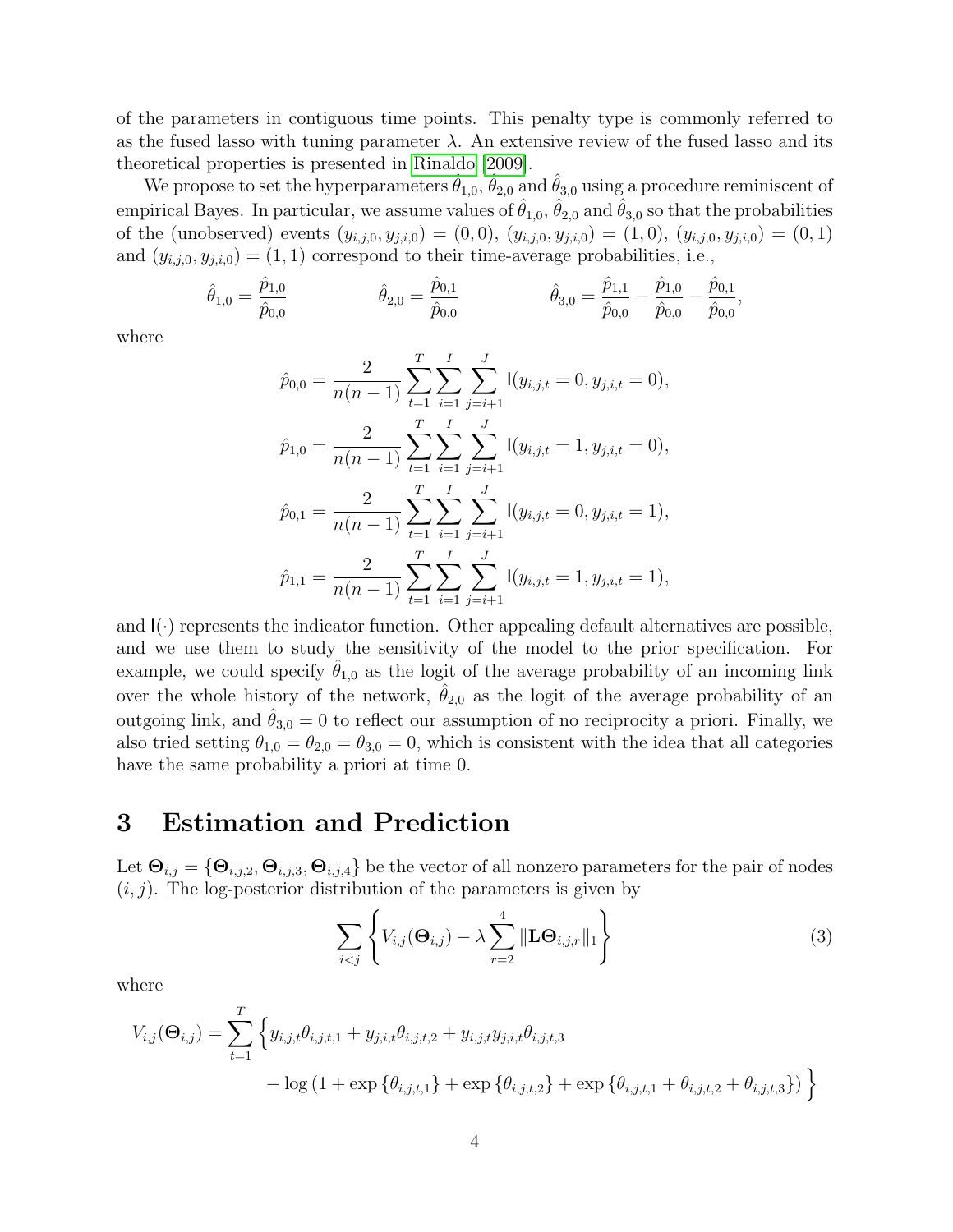is the (unpenalized) log-likelihood,  $\|\cdot\|_1$  denotes the  $L_1$ -norm, and **L** is a pairwise difference matrix of dimension  $T \times (T + 1)$  of the form

$$
\mathbf{L} = \begin{bmatrix} -1 & 1 & 0 & \cdots & 0 & 0 \\ 0 & -1 & 1 & \cdots & 0 & 0 \\ \vdots & \vdots & \vdots & \vdots & \vdots & \vdots \\ 0 & 0 & 0 & \cdots & -1 & 1 \end{bmatrix}.
$$

Given  $\lambda$ , [\(3\)](#page-3-1) can be broken down into  $n(n-1)/2$  estimation problems, each one corresponding to fitting a multinomial regression for each pair of nodes in the network.

In the sequel we focus on algorithms that can be used to solve each of these independent problems, which are then naively implemented in a parallel environment. First, we describe two different sampling algorithms for full Bayesian inference. Estimation results with these sampling schemes are identical but we are interested in comparing their efficiency (see section [5\)](#page-11-0). We also present a faster optimization alternative for point estimation and prediction that allows implementation of the model in big data settings.

### <span id="page-4-0"></span>3.1 Full Bayesian Inference

In order to perform Bayesian inference with a multinomial likelihood, we exploit the data-augmentation method based on Pólya-Gamma latent variables proposed by [Polson et al.](#page-21-3) [\[2013\]](#page-21-3). Using this approach, the multinomial likelihood can be represented as a mixture of normals with Pólya-Gamma mixing distribution. This approach allows for a full conjugate hierarchical representation of the model and posterior inference through relatively simple Markov chain Monte Carlo (MCMC) algorithms.

For the Bernoulli case, the contribution of the observation  $y_t \in \{0,1\}$  to the likelihood can be written as

$$
L(\psi_t) = \frac{\exp(y_t \psi_t)}{1 + \exp(\psi_t)} \propto \exp(\kappa_t \psi_t) \int_0^\infty \exp\{-\omega_t \psi_t^2/2\} p(\omega_t) d\omega_t
$$

where  $\psi_t$  is the log odds of  $y_t = 1$ ,  $\kappa_t = y_t - 1/2$  and  $p(\omega_t)$  is the Pólya-Gamma density with parameters  $(1,0)$ . Hence, by augmenting the model with the latent variable  $\omega_t$ , conditional Gaussianity for the Bernoulli likelihood can be easily achieved.

Similarly, for the multinomial case, conditional on  $\omega_{i,j,t,r}$ , the full conditional likelihood of each  $\theta_{t,r}$  is given by

$$
L(\theta_{i,j,t,r} \mid \theta_{i,j,t,-r}) \propto \exp\left\{-\frac{\omega_{i,j,t,r}}{2}(\theta_{t,r} + C_{i,j,t,r})^2 + \kappa_{i,j,t,r}(\theta_{i,j,t,r} + C_{i,j,t,r})\right\}
$$

with

$$
C_{t,1} = \log \frac{1 + \exp \{\theta_{t,2} + \theta_{t,3}\}}{1 + \exp \{\theta_{t,2}\}}
$$
  
\n
$$
C_{t,2} = \log \frac{1 + \exp \{\theta_{t,1} + \theta_{t,3}\}}{1 + \exp \{\theta_{t,1}\}}
$$
  
\n
$$
C_{t,3} = \log \frac{\exp \{\theta_{t,1} + \theta_{t,1}\}}{\exp \{\theta_{t,1}\} + \exp \{\theta_{t,2}\}}
$$
  
\n
$$
\kappa_{t,3} = y_{i,j} y_{j,i} - 1/2
$$
  
\n
$$
\kappa_{t,4} = y_{i,j} - 1/2
$$
  
\n
$$
\kappa_{t,5} = y_{i,j} y_{j,i} - 1/2
$$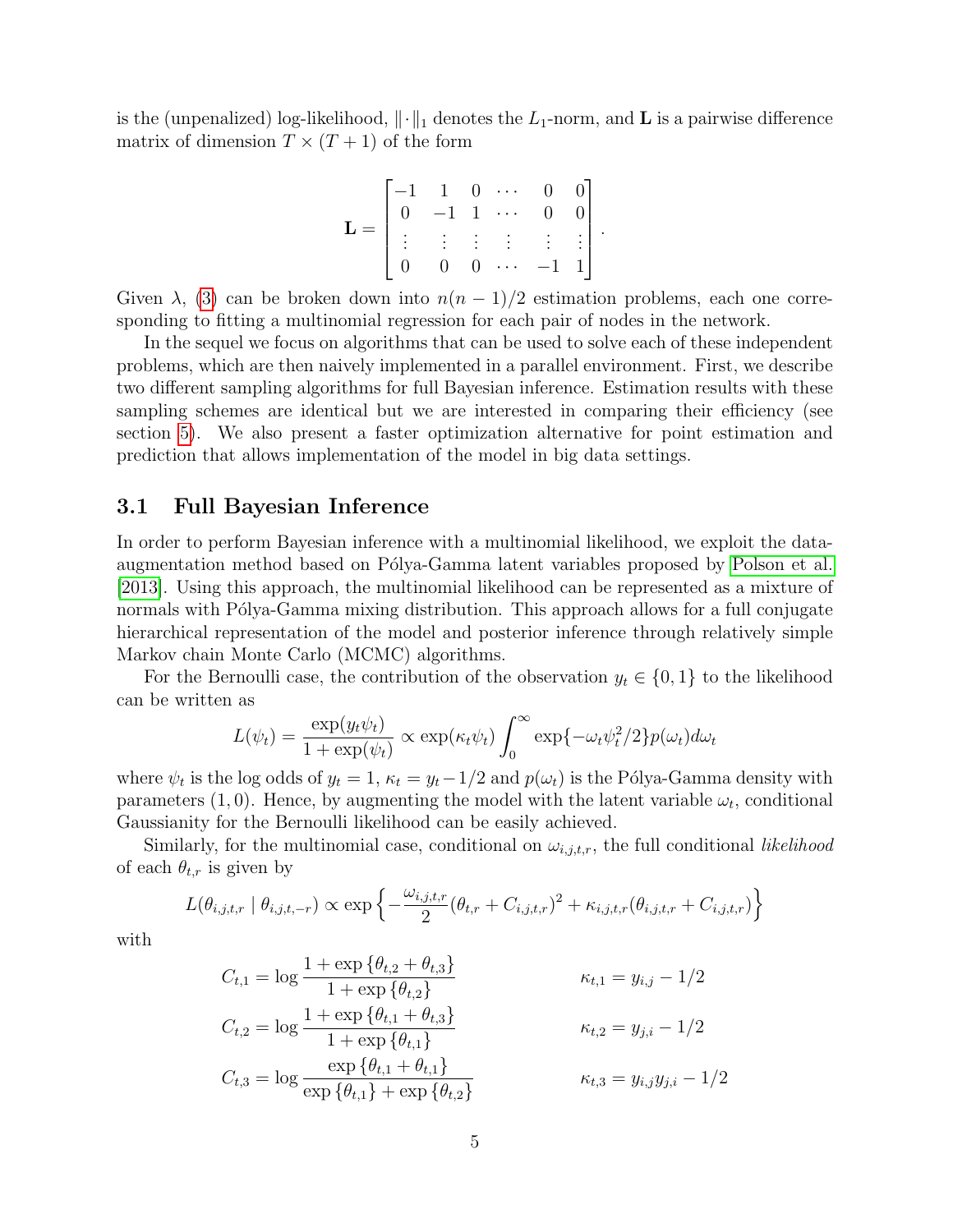and  $\omega_{i,j,t,r}$  |  $\Theta \sim PG(1, \theta_{i,j,t,r} + C_{i,j,t,r})$ . In the previous expression, PG denotes a Pólya-Gamma distribution. Hence, conditionally on the latent variable  $\omega_{i,j,t,r}$  we obtain an augmented Gaussian likelihood with observations  $y^*_{i,j,t,r} \sim \text{Normal}(\theta_{i,j,t,r}, \omega_{i,j,t,r}^{-1}),$  where  $y_{i,j,t,r}^* = \kappa_{i,j,t,r}/\omega_{i,j,t,r} - C_{i,j,t,r}$ . Hereinafter, we simplify notation by dropping the subindex  $i$  and  $j$  associated with the subject pair.

#### <span id="page-5-0"></span>3.1.1 Latent Variables Approach

Using the fact that the double exponential distribution can be expressed as a scale mixture of normals with exponential mixing density [\(Park and Casella, 2008\)](#page-21-4) :

$$
\frac{a}{2}\exp(-a|x|) = \int_0^\infty \frac{1}{\sqrt{2\pi\tau}} \exp\left(\frac{x^2}{2\tau}\right) \frac{a^2}{2} \exp\left(-\frac{a^2\tau}{2}\right) d\tau,
$$

the proposed model can be expressed as a simple hierarchical extension of a dynamic linear model

$$
\begin{aligned}\ny_{t,r}^* &= \theta_{t,r} + \epsilon_{t,r}, & \epsilon_{t,r} & \mathbf{forsmall}(0, \omega_{t,r}^{-1}), \\
\theta_{t,r} &= \theta_{t-1,r} + \varepsilon_{t,r}, & \varepsilon_{t,r} & \sim \text{Normal}(0, \tau_{t,r}^2),\n\end{aligned}
$$

for  $2\leq t\leq T,$  where  $\theta_{1,r}\sim$  Normal  $\left(\hat{\theta}_{0,r},\tau_{1,r}^{2}\right)$  and  $\tau_{t,r}^{2}$  is exponentially distributed a priori with mean  $\frac{2}{\lambda^2}$ .

We rely on the dynamic linear model representation to update the parameters in a component-wise fashion using a forward filtering backward sampling (FFBS) algorithm (Frühwirth-Schnatter, 1994, [Carter and Kohn, 1994\)](#page-20-2). Furthermore, the latent parameters  $\tau_{t,r}$  for  $t = 0, \ldots, T-1$  are independent a posteriori and updated as

$$
\left(1/\tau_{t,r}^2|\Theta_r,\lambda\right)\sim \text{IGau}\left(\sqrt{\frac{\lambda^2}{(\theta_{t,r}-\theta_{t-1,r})^2}},\lambda^2\right),\,
$$

where **IGau** denotes the Inverse Gaussian distribution [\(Kyung et al., 2010\)](#page-21-5).

### <span id="page-5-1"></span>3.1.2 Direct Sampling

Note that the full conditional prior on  $\theta_{t,r}$  only involves its two nearest neighbors, so that for  $1 \leq t \leq T-1$ :

$$
\pi(\theta_{t,r}|\theta_{t-1,r}, \theta_{t+1,r}) \propto \exp \left\{-\lambda(|\theta_{t,r} - \theta_{t-1,r}| + |\theta_{t+1,r} - \theta_{t,r}|)\right\}.
$$

Hence, the full conditional posterior distribution of  $\theta_{t,r}$  is a mixture of truncated normal distributions with three components:

$$
(\theta_{t,r} \mid y_{t,r}^*, \theta_{t-1,r}, \theta_{t+1,r}, \omega_{t,r}) \sim w_1 \text{TN}(\mu_{t,r}^{(1)}, \sigma_{t,r}; \theta_{t,r} < \xi_{t,r}) + w_2 \text{TN}(\mu_{t,r}^{(2)}, \sigma_{t,r}; \theta_{t,r} > \zeta_{t,r}) + w_3 \text{TN}(\mu_{t,r}^{(3)}, \sigma_{t,r}; \xi_{t,r} < \theta_{t,r} < \zeta_{t,r})
$$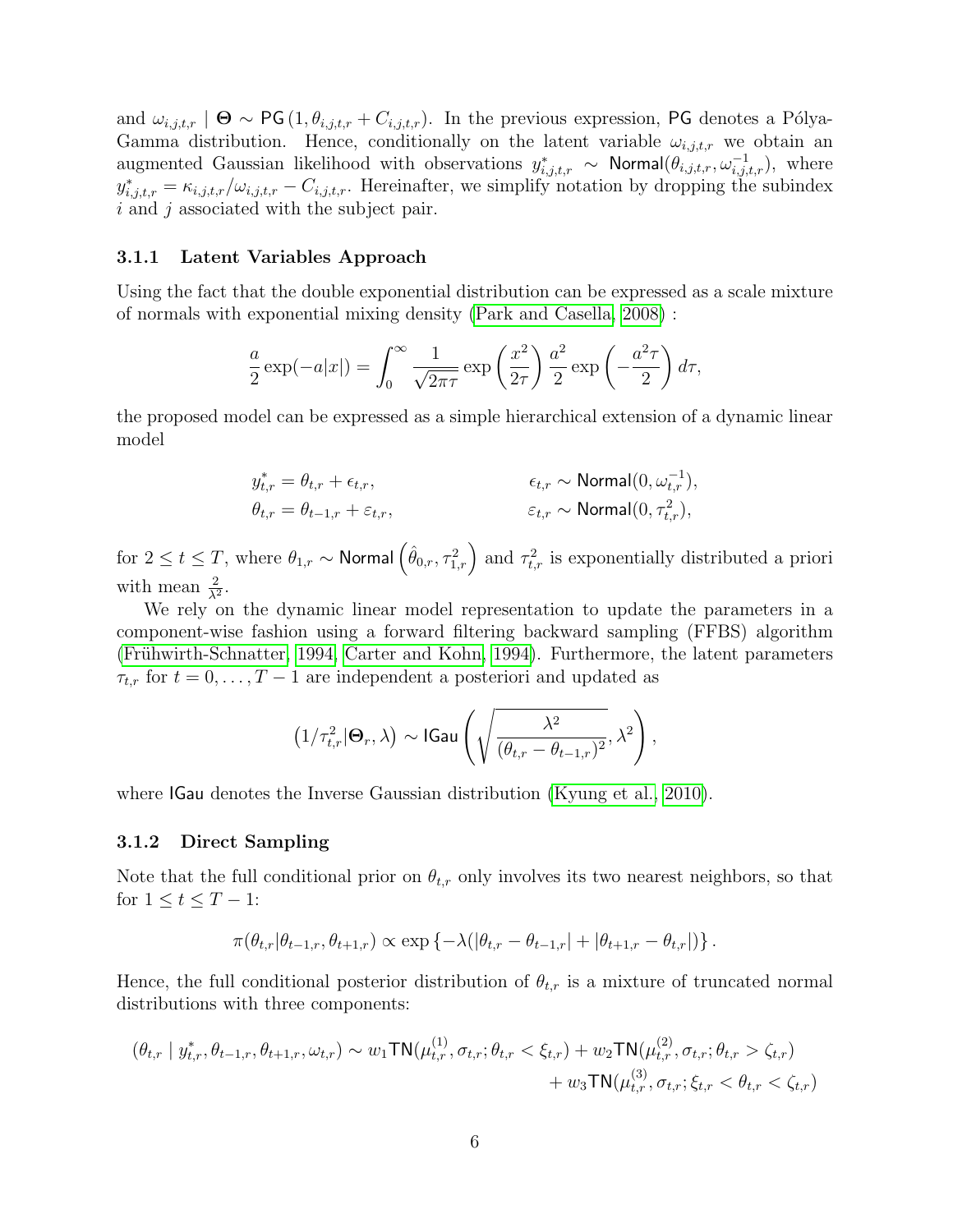where  $\sigma_{t,r} = 1/\sqrt{\omega_{t,r}}, \xi_{t,r} = \min{\{\theta_{t-1,r}, \theta_{t+1,r}\}}, \zeta_{t,r} = \max{\{\theta_{t-1,r}, \theta_{t+1,r}\}},$  the means of the truncated normal distributions are given by the following expressions:

$$
\mu_{t,r}^{(1)} = y_{t,r}^* + \frac{2\lambda}{\omega_{t,r}}, \qquad \mu_{t,r}^{(2)} = y_{t,r}^* - \frac{2\lambda}{\omega_{t,r}}, \qquad \mu_{t,r}^{(3)} = y_{t,r}^*,
$$

and the conditional posterior probabilities of the components of the mixture are given by

$$
w_{1} = \exp\left\{\frac{\omega_{t,r}}{2}\mu_{t,r}^{(1)} - \lambda(\xi_{t,r} + \zeta_{t,r})\right\} \Phi\left(\frac{\xi_{t,r} - \mu_{t,r}^{(1)}}{\sigma_{t,r}}\right)
$$
  

$$
w_{2} = \exp\left\{\frac{\omega_{t,r}}{2}\mu_{t,r}^{(2)} + \lambda(\xi_{t,r} + \zeta_{t,r})\right\} \Phi\left(\frac{-\zeta_{t,r} - \mu_{t,r}^{(2)}}{\sigma_{t,r}}\right)
$$
  

$$
w_{3} = \exp\left\{\frac{\omega_{t,r}}{2}\mu_{t,r}^{(3)} - \lambda(\zeta_{t,r} - \xi_{t,r})\right\} \left[\Phi\left(\frac{\zeta_{t,r} - \mu_{t,r}^{(3)}}{\sigma_{t,r}}\right) - \Phi\left(\frac{\xi_{t,r} - \mu_{t,r}^{(3)}}{\sigma_{t,r}}\right)\right],
$$

where Φ represents the Gaussian cumulative distribution function.

The direct characterization of the posterior distribution for our model is similar to the work of [Hans](#page-21-6) [\[2009\]](#page-21-6) on Bayesian lasso regression with Gaussian likelihoods. In principle, the efficiency of this algorithm is limited by the use of the full conditional distributions for posterior sampling. However, this approach avoids the introduction of the latent variables  $\{\tau_{t,r}\}\$  discussed in section [3.1.1.](#page-5-0)

#### <span id="page-6-0"></span>3.1.3 Penalty parameter estimation

The value of the penalty parameter  $\lambda$  has a direct impact on the quality of the estimates and predictions generated by the model. Hence, under the Bayesian version of our model we assign  $\lambda$  a Gamma hyperprior,  $\lambda \sim$  Gam  $(a, b)$ . This choice is conditionally conjugate and the full-conditional posterior is simply

$$
\lambda \mid \cdots \sim \text{Gam}\left(a + \frac{3(T-1)n(n-1)}{4}, b + \frac{1}{2}\sum_{t=2}^{T} \sum_{i=1}^{n} \sum_{j=i+1}^{n} \sum_{r=1}^{3} |\theta_{i,j,t,r} - \theta_{i,j,t-1,r}|\right).
$$

Because the parameters are on the logistic scale we select values of  $a$  and  $b$  such that, marginally,  $\text{Var} \left\{ \theta_{i,j,t,r} \middle| \theta_{i,j,t-1,r} \right\}$  is no larger than 1 (so that we do not favor link probabilities that are very close to either 0 or 1). We suggest  $a = 1$  and  $b = 1/5$ , so that the median of  $\text{Var} \{\theta_{i,j,t,r} \mid \theta_{i,j,t-1,r}, \lambda\}$  is approximately 0.4, and perform a sensitivity analysis to investigate the effect of our choice in the quality of the predictions.

#### 3.1.4 Link Prediction

As we discussed in the introduction, one of the goals of our analysis is short-term link prediction. For either of our sampling algorithms, Monte Carlo posterior samples of the parameters at a future time  $T + 1$  can be obtained as:

$$
\theta_{i,j,T+1,r}^{(b)} \sim \mathsf{DE}\left(\theta_{i,j,T,r}^{(b)}, 1/\lambda^{(b)}\right), \qquad b=1,\ldots,B.
$$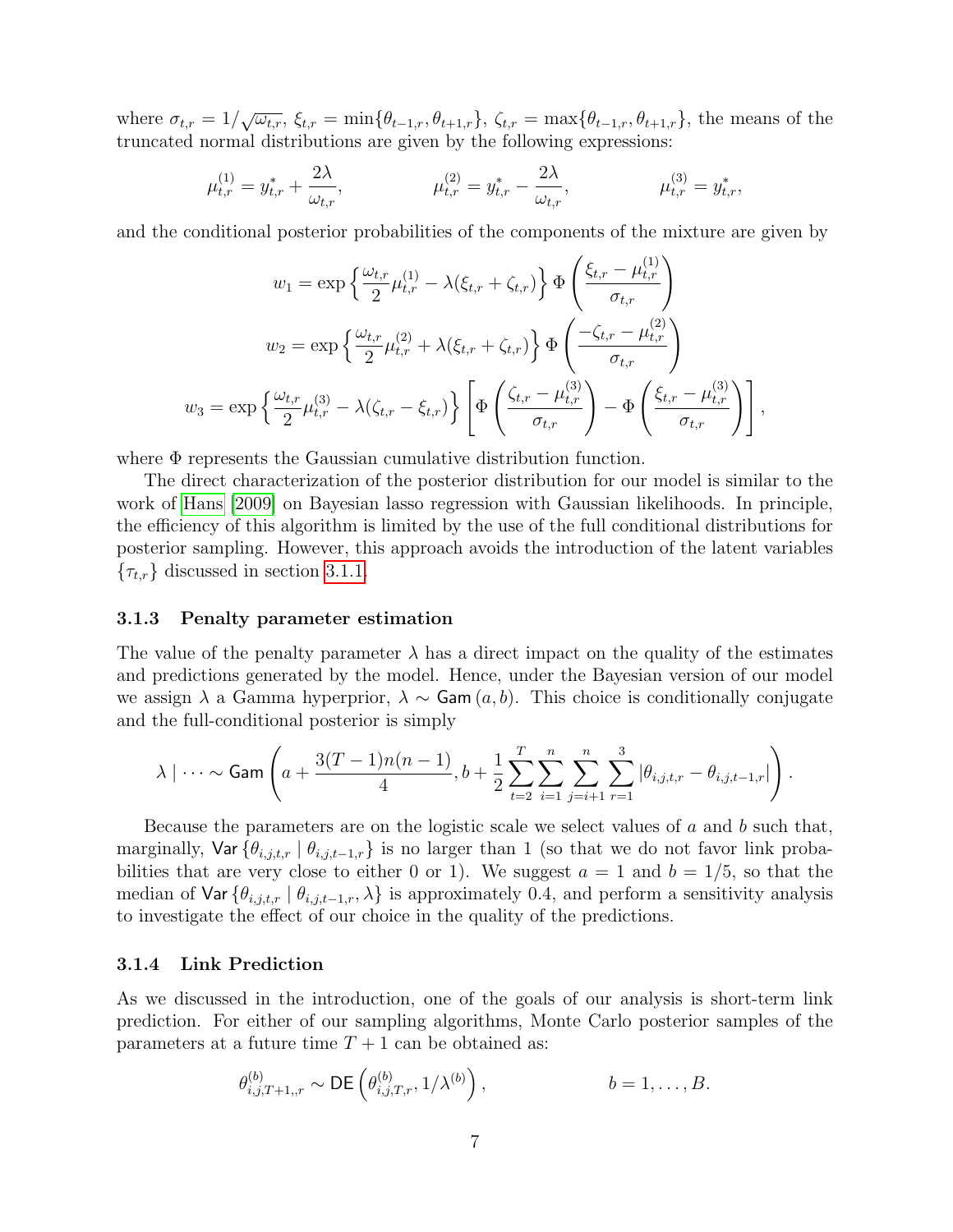Hence, we can estimate (for  $i < j$ ) the probability of a directed link from node i to node j at time  $T+1$  as

$$
\hat{p}(y_{i,j,T+1} = 1 | \mathbf{Y}_T) = \frac{1}{B} \sum_{b=1}^{B} \left\{ p \left[ (y_{i,j,T+1}, y_{j,i,T+1}) = (1,0) | \boldsymbol{\theta}_{i,j,T+1}^{(b)} \right] + p \left[ (y_{i,j,T+1}, y_{j,i,T+1}) = (1,1) | \boldsymbol{\theta}_{i,j,T+1}^{(b)} \right] \right\},
$$

with a similar expression being valid for  $\hat{p}(y_{i,i,T+1} = 1 | Y_T)$ .

### <span id="page-7-0"></span>3.2 Posterior mode estimation

Markov chain Monte Carlo algorithms allow for full posterior inference on our model, but can be too slow to be of practical applicability in large datasets. This issue is particularly pronounced in the case of network data because the number of observations grows as the square of the number of nodes. As an alternative, we develop an optimization algorithm for maximum a posteriori estimation and prediction. Our algorithm is an extension of the Split Bregman method proposed by [Ye and Xie](#page-22-4) [\[2011\]](#page-22-4) to solve general optimization problems with convex loss functions and  $L^1$  penalized parameters (see also [Goldstein and Osher,](#page-20-3) [2009\)](#page-20-3). The algorithm is iterative and involves the reformulation of [\(3\)](#page-3-1) as a constrained problem with the linear restriction  $L\Theta = b$ , and the introduction of a vector of dual variables v used to split the optimization problem into more tractable steps. Furthermore, we also rely on a second-order Taylor approximation to the multinomial likelihood for the implementation.

The proposed algorithm consists on repeating the following steps until convergence for each vector of parameters  $\mathbf{\Theta}_r$ :

(i) 
$$
\mathbf{\Theta}_r^{(m+1)} = \underset{\mathbf{\Theta}}{\arg \max} \quad V(\mathbf{\Theta}^{(m)}) - \langle \mathbf{v}_r^{(m)}, \mathbf{L}\mathbf{\Theta}_r^{(m)} - \mathbf{b}_r^{(m)} \rangle - \frac{\mu}{2} \|\mathbf{L}\mathbf{\Theta}_r^{(m)} - \mathbf{b}_r^{(m)}\|_2^2
$$
  
\n(ii)  $\mathbf{b}_r^{(m+1)} = \mathfrak{T}_{\lambda_2\mu^{-1}} \left( \mathbf{L}\mathbf{\Theta}_r^{(m+1)} + \mu^{-1} \mathbf{v}_r^{(m)} \right)$ 

(iii) 
$$
\mathbf{v}_r^{(m+1)} = \mathbf{v}_r^{(m)} + \delta \left( \mathbf{L} \mathbf{\Theta}_r^{(m+1)} - \mathbf{b}_r^{(m+1)} \right)
$$

where  $\mathbf{v}_r$  is a vector of dual variables, and  $\mathfrak{T}_{\lambda}(\mathbf{w}) = [t_{\lambda}(w_1), t_{\lambda}(w_2), \ldots]$  is a thresholding operator with  $t_{\lambda}(w_i) = \text{sgn}(w_i) \max\{0, |w_i| - \lambda\}$ , and  $0 < \delta \leq \mu$ . We follow previous literature and set  $\delta = \mu$  for our implementation noting that convergence of the algorithm is guaranteed for any value of  $\mu$  |Ye and Xie, 2011, [Goldstein and Osher, 2009\]](#page-20-3).

Efficiency of this algorithm is mainly constrained by the maximization of  $\mathbf{\Theta}_r$  in the first step. To accelerate it, we replace  $V(\Theta)$  by its second-order Taylor expansion around the current iterate and proceed to perform component-wise optimization (e.g., see [Krishnapu](#page-21-7)[ram and Hartemink, 2005\)](#page-21-7). Using this substitution, subproblem (i) is differentiable and the estimate of a component  $\theta_{t,r}$  of  $\Theta_r$  for  $1 < t < T-1$  is updated as: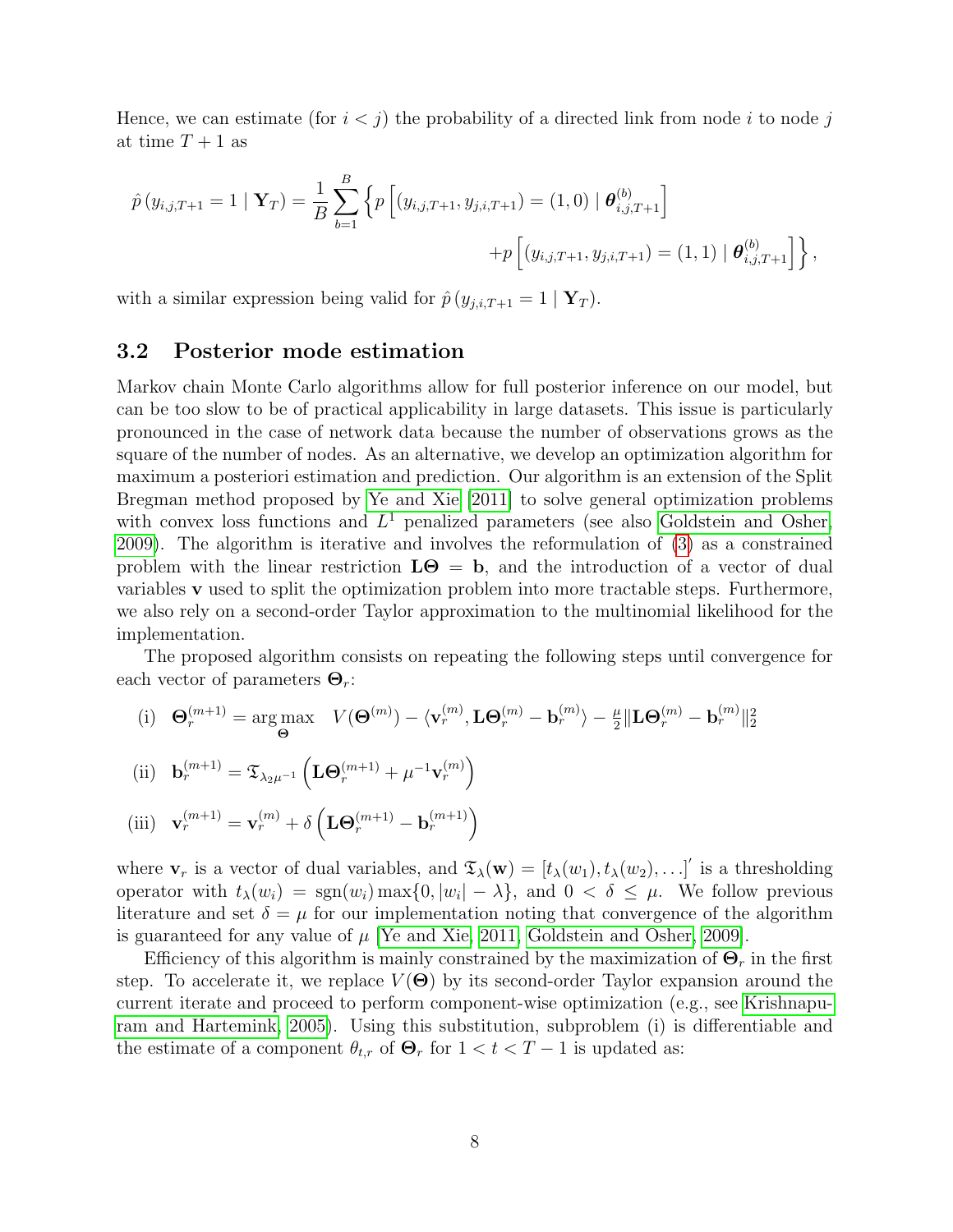$$
\hat{\theta}_{t,r}^{(m+1)} = \left( G_{t,r}^{(m)} - 2\mu \right)^{-1} \left[ G_{t,r}^{(m)} \hat{\theta}_{t,r}^{(m)} - g_{t,r}^{(m)} - (v_{t,r}^{(m)} - v_{t-1,r}^{(m)}) \right. \\
 \left. - \mu (\hat{\theta}_{t+1,r}^{(m)} + \hat{\theta}_{t-1,r}^{(m)} + b_{t-1,r}^{(m)} - b_{t,r}^{(m)}) \right],
$$

where  $g_{t,r}^{(m)} = \frac{\partial V}{\partial \theta_t}$  $\partial \theta_{t,r}$  $\Big\vert_{\Theta_r^{(m)}}$ and  $G_{t,r}^{(m)} = -\frac{\partial^2 V}{\partial \theta^2}$  $\overline{\partial \theta_{t,r}^2}$  $\Big\vert_{\Theta_r^{(m)}}$ are the gradient and the information in the direction of  $\theta_{t,r}$  evaluated in the current iterate values. The updates for  $t = T$  are obtained in a similar fashion with some minor adjustments.

Note that in the maximum a posteriori estimates obtained in this fashion, the coefficient differences ( $\mathbf{b} = \mathbf{L}\boldsymbol{\Theta}$ ) can be exactly zero. This induces a block partition of the parameters that is suitable for change-point identification [\[Rojas and Wahlberg, 2014,](#page-22-5) [Harchaoui and](#page-21-8) [Levy-Leduc, 2008\]](#page-21-8).

#### <span id="page-8-0"></span>3.2.1 Selection of the penalty parameter

The penalty  $\lambda$  can be selected through cross-validation by training the model on an observed sample  $Y_1, \ldots, Y_t$ , and performing a one-step-ahead prediction for  $Y_{t+1}$  for a grid of values of  $\lambda$ . This procedure can be repeated to obtain a set of predicted networks  $\hat{\mathbf{Y}}_{t+1}, \ldots, \hat{\mathbf{Y}}_{t+m}$  for  $t+m \leq T$ , each of these predictions can then be compared against the respective observed networks, the number of false and true positives is computed, and a receiver operating characteristic (ROC) curve is constructed. Finally, the optimal penalty parameter can be chosen as the value of  $\lambda$  in the grid that provides the highest area under the curve  $(AUC)$  average over the m predicted networks in the testing dataset.

One potential drawback of this approach is that selection of the optimal tuning parameter through cross-validation can be computationally expensive [\[Tibshirani et al., 2005\]](#page-22-1). A popular alternative method that can be used with our MAP estimation procedure is to use model selection criteria (e.g AIC, BIC). Our approach is to select the penalty  $\lambda$  from among a pre-specified grid of values by maximizing the Bayesian Information Criteria (BIC)

$$
BIC_{\lambda} = \sum_{i < j} \left[ 2V_{i,j}(\hat{\Theta}_{i,j}) - \mathcal{K}_{i,j}(\lambda) \log(T-1) \right],
$$

where  $\mathcal{K}_{i,j}(\lambda)$  is an estimate of the number of degrees of freedom when the penalty parameter  $\lambda$  is used to compute the MAP estimate. In the case of the fused lasso, [Tibshirani and](#page-22-6) [Taylor](#page-22-6) [\[2011\]](#page-22-6) showed that the number of non-zero blocks of coefficients in  $\hat{\Theta}_{i,j}$  is a rough unbiased estimate of the degrees of freedom.

#### 3.2.2 Link Prediction

Given a point estimate  $\hat{\theta}_{i,j,T}$  based on an observed sample  $Y_1, \ldots, Y_T$ , the probability of a directed link from node i to node j at time  $T+1$  is estimated as

$$
\hat{p}(y_{i,j,T+1} = 1 | \mathbf{Y}_T) = p \left[ (y_{i,j,T+1}, y_{j,i,T+1}) = (1,0) | \hat{\boldsymbol{\theta}}_{i,j,T} \right] + p \left[ (y_{i,j,T+1}, y_{j,i,T+1}) = (1,1) | \hat{\boldsymbol{\theta}}_{i,j,T} \right],
$$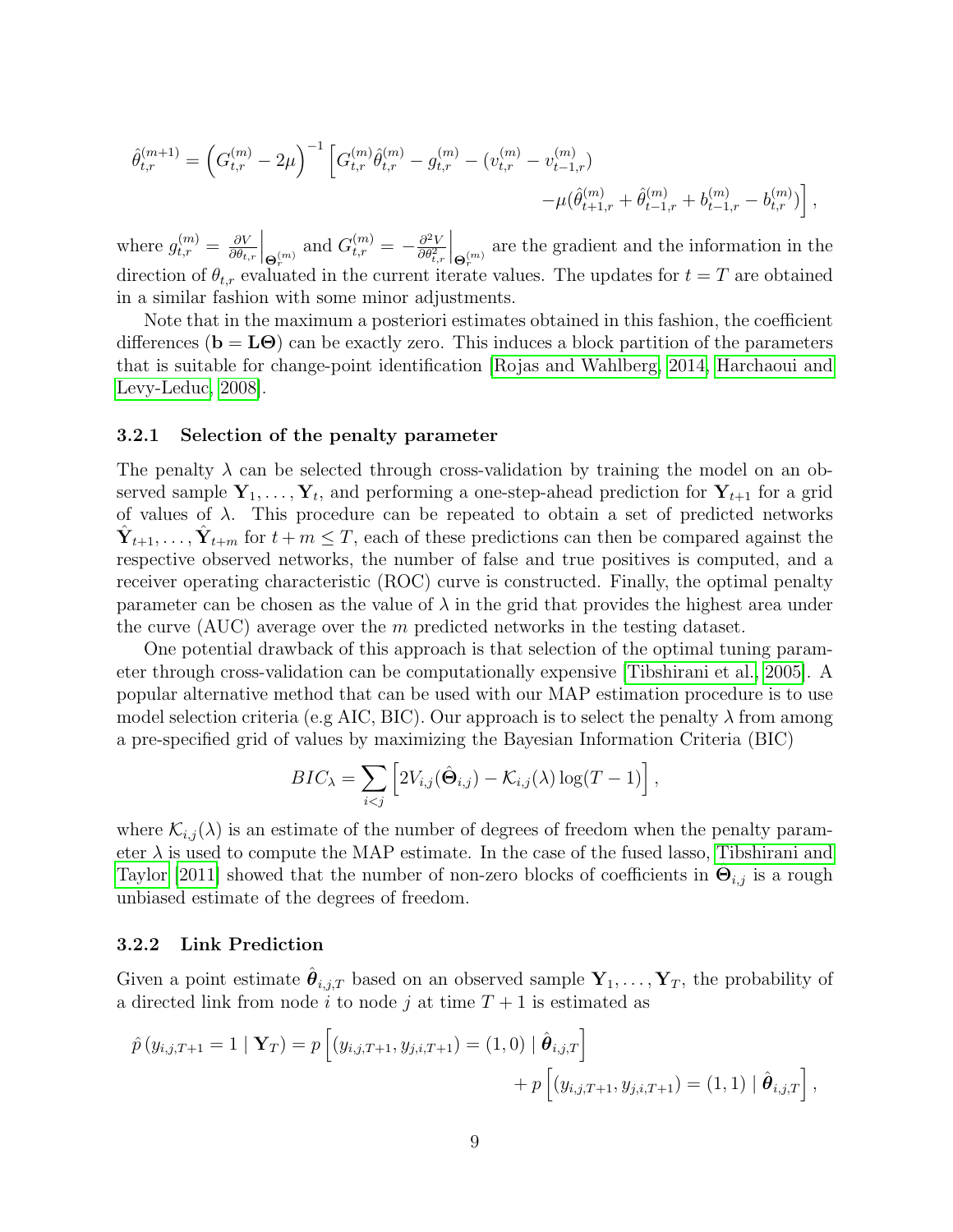with a similar expression being valid for  $\hat{p}(y_{i,i,T+1} = 1 | Y_T)$ .

# <span id="page-9-0"></span>4 Related Work

### 4.1 Computation

The literature on algorithms for parameter estimation for linear regression with a fused lasso penalty is extensive. This is a challenging problem because the fused lasso penalty is not a separable and smooth function, and traditional optimization methods fail under these conditions. In particular, some algorithms that provide a solution path for sequential increments of the regularization parameter have been developed for the Fused Lasso Signal Approximator (FLSA) where the design matrix is  $X = I$  [\[Friedman et al., 2007,](#page-20-4) Höfling, 2010a, and for a general full rank design matrix  $\bf{X}$  Tibshirani and Taylor, 2011 only in the case of gaussian regression.

In this work, we are interested in fused lasso penalized multiclass logistic regression. [Friedman et al.](#page-20-5) [\[2010\]](#page-20-5) explores coordinate descent regularization paths for logistic and multinomial logistic regression by using iteratively reweighted least squares (IRLS) but only for lasso, ridge and elastic net penalties (see also [Krishnapuram and Hartemink,](#page-21-7) [2005\)](#page-21-7). Höfling [\[2010b\]](#page-21-10) proposes a coordinate-wise algorithm for the fused lasso that can be extended to logistic regression using iterative reweighted least squares (IRWLS), but no path solution algorithms have been fully developed for the multinomial logistic regression setting that is the focus of this paper. Recently, [Yu et al.](#page-22-7) [\[2013\]](#page-22-7) introduced a Majorization-Minimization (MM) algorithm for fused lasso penalized generalized linear models that benefits from parallel processing. They also present a good comparison with other existing algorithms including regularization path and first-order methods. For a fixed set of penalization parameters, several optimization algorithms have been proposed for fused lasso problems with general smooth and convex loss functions but not for the specific case of multinomial logistic regression. [Liu et al.](#page-21-11) [\[2010\]](#page-21-11) proposes an Efficient Fused Lasso Algorithm (EFLA) which solves a FLSA subproblem via a Subgradient Finding Algorithm. [Goldstein and Osher](#page-20-3) [\[2009\]](#page-20-3) use the split Bregman iteration method to deal with a set of image processing problems that can be treated as general  $L_1$  penalized problems. Motivated by this idea, [Ye and Xie](#page-22-4) [\[2011\]](#page-22-4) developed the split Bregman based algorithm for the generalized fused lasso with Gaussian likelihoods. We further extend split Bregman algorithms by introducing a version of the approach for categorical and, in particular, dyadic data likelihoods. In our experience, these kind of algorithms tend to converge faster and avoid local modes that offer difficulties to most of the other algorithms mentioned above.

From a Bayesian perspective, a general hierarchical model for penalized linear regression that includes the fused lasso penalty is presented in [Kyung et al.](#page-21-5) [\[2010\]](#page-21-5) for the Gaussian case (see also [Park and Casella, 2008,](#page-21-4) [Hans, 2009\)](#page-21-6). In contrast, the MCMC algorithms discussed in Section [3.1](#page-4-0) are designed to deal with categorical data. Furthermore, the latent variable approach from Section [3.1.1](#page-5-0) exploits the particular Markovian structure of the problem at hand to generate a much more efficient algorithm than the naive implementation of [Kyung et al.](#page-21-5) [\[2010\]](#page-21-5) would suggest. On the other hand, and to the best of our knowledge, the direct sampling algorithm of Section [3.1.2,](#page-5-1) which extend that of [Hans](#page-21-6) [\[2009\]](#page-21-6) from the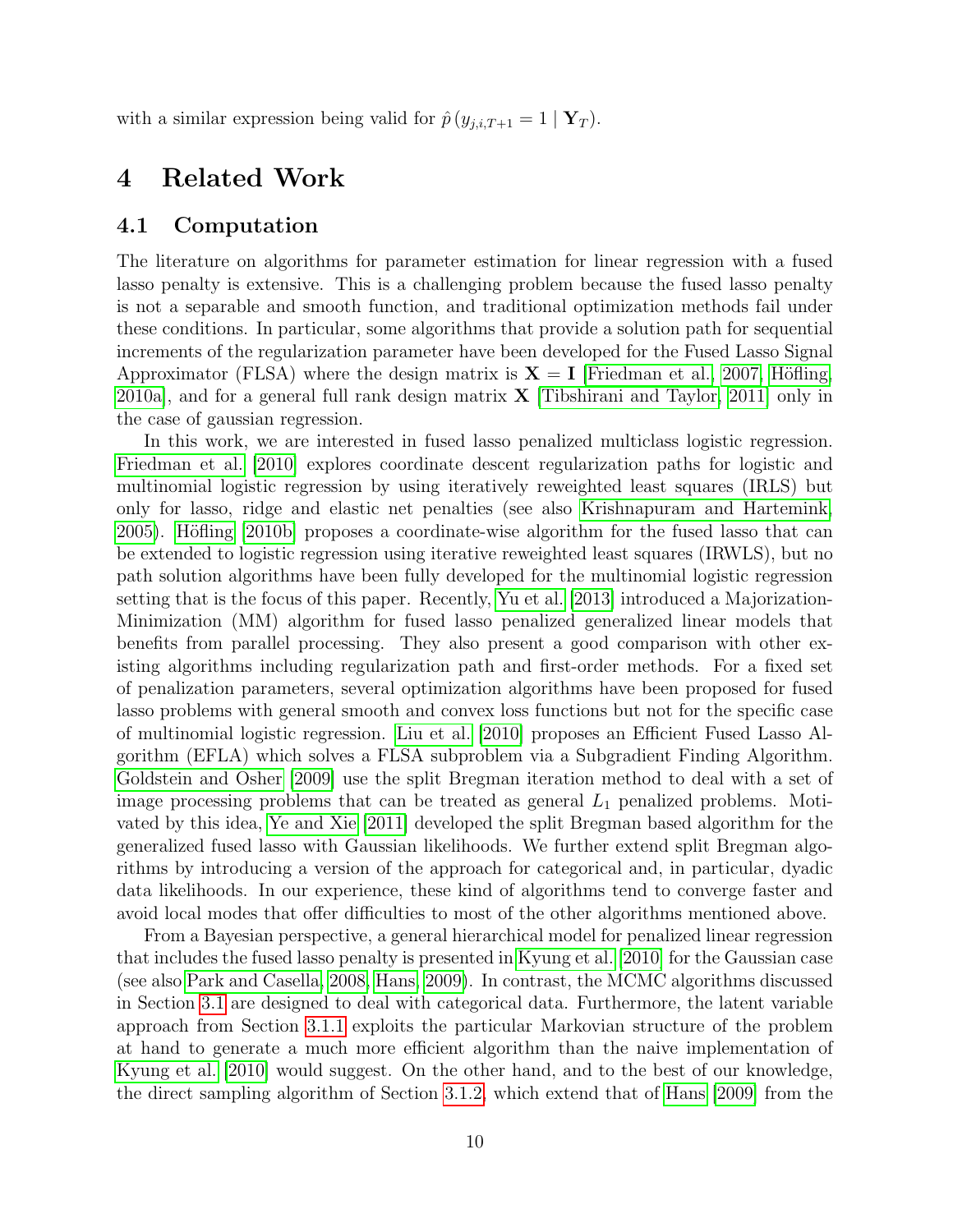regular to the fussed lasso has never been described in the literature before. It is also worth mentioning the work of [Scott and Pillow](#page-22-8) [\[2012\]](#page-22-8), who used a data augmentation approach for full Bayesian inference of neural spike data counts observed over time by proposing a dynamic negative-binomial factor model with an autoregressive structure. Although both kinds of problems share time-dependent parameters and their algorithm shares some features with our latent variable sample, the structure of our dyad-based likelihood is quite different, and the Pólya-Gamma augmentation scheme required for our network represents a non-trivial extension.

Alternative sparsity inducing priors for time-varying parameters to the fused lasso have been introduced in [Chan et al.](#page-20-6) [\[2012\]](#page-20-6), who discuss priors for model selection in dynamic contexts, and by Frühwirth-Schnatter and Wagner  $[2010]$ , [Kalli and Griffin](#page-21-12)  $[2014]$  and [Belmonte et al.](#page-19-2) [\[2014\]](#page-19-2), who derive a continuous shrinkage prior that aggressively shrink small coefficients without explicitly zeroing them out. All these techniques were developed in the context of dynamic regression models. Although they could be adapted to identify change points by considering differences between parameter levels, implementing them would come at a significant additional computational cost.

### 4.2 Models for dynamic networks

[Sarkar et al.](#page-22-9) [\[2012\]](#page-22-9) presents a nonparametric link prediction algorithm for sequences of directed binary networks where each observation in time is modeled using a moving window, and the function is estimated through kernel regression. They also incorporate pair specific features, and a spatial dimension using local neighborhoods for each node. [Huang and Lin](#page-21-13) [\[2009\]](#page-21-13) present an autoregressive integrated moving average model (ARIMA), and combine it with link occurrence scores based on similarity indices of network topology measures for link prediction in temporal weighted networks (see also [da Silva and Bastos, 2012\)](#page-20-8). More recently, [Bliss et al.](#page-20-9) [\[2014\]](#page-20-9) proposed a method based on similarity indices and node attributes joined with a covariance matrix adaptation evolution strategy for link prediction in networks with a large number of nodes.

Other relevant approaches include the dynamic versions of the latent space model of [Hoff et al.](#page-21-14) [\[2002\]](#page-21-14) presented in [Sarkar and Moore](#page-22-10) [\[2005\]](#page-22-10) and [Sewell and Chen](#page-22-11) [\[2015\]](#page-22-11), and the work of [Xing et al.](#page-22-12) [\[2010\]](#page-22-12) developing the temporal extension of the mixed membership blockmodel first introduced in [Airoldi et al.](#page-19-3) [\[2008\]](#page-19-3) for community identification in social networks. [Betancourt et al.](#page-19-4) [\[2015\]](#page-19-4) extend the Bayesian infinite-dimensional model of [Kemp](#page-21-15) [et al.](#page-21-15) [\[2006\]](#page-21-15) by linking different time periods through a hidden Markov model. On the other hand, [Hanneke et al.](#page-20-10) [\[2010\]](#page-20-10) introduces a temporal version of the Exponential random graph model (tERGM) first introduced in [Frank and Strauss](#page-20-11) [\[1986\]](#page-20-11). This temporal model can be used to infer links but its prediction ability is poor unless node attributes or dyadic covariates are included in the model in addition to traditional static network statistics (e.g. reciprocity, transitivity and popularity statistics). [Cranmer and Desmarais](#page-20-12) [\[2011\]](#page-20-12) present a more general temporal ERGM that includes node and dyad-level covariates with applications to political science (see also [Snijders et al., 2010\)](#page-22-13). In this extension, the square root of the indegree and outdegree are added as node attributes at every time point, and functions of past networks can be utilized as a dyadic covariates.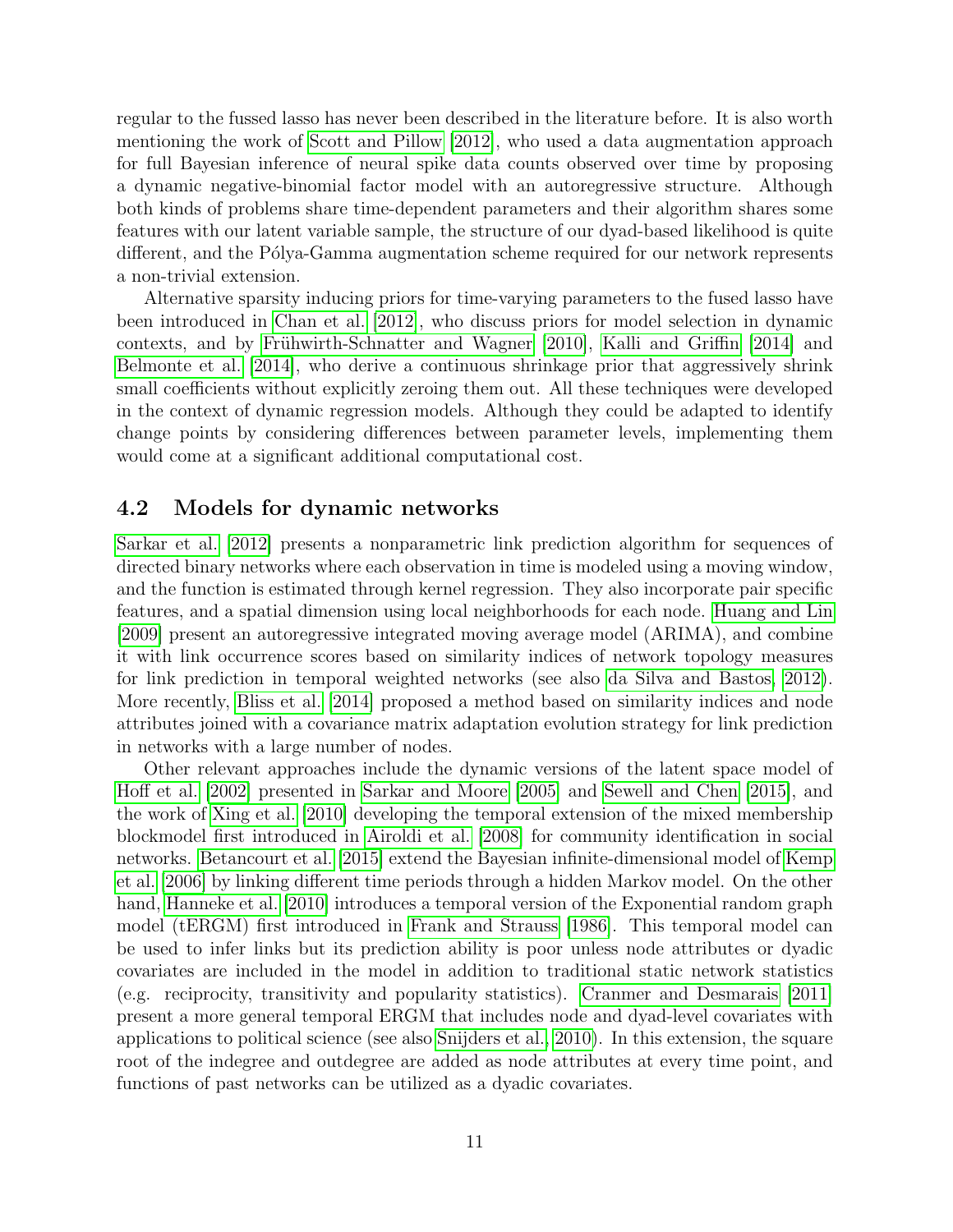A key feature of our model is its scalability and efficiency. Because the model structure is relatively simple and dyads are modeled as conditionally independent, estimation and prediction algorithms are fast and can be easily implemented in parallel environments. This means that our model can more easily be scaled to long series of large networks than those discussed above. Conditional independence does have some drawbacks. In particular, although the model directly models reciprocity, it does not explicitly account for transitivity. In spite of this, the illustrations we present in the following sections suggest that our model is at least competitive and, in some cases, superior from a predictive point of view to other state-of-the-art models.

# <span id="page-11-0"></span>5 Illustrations

The purpose of this section is to evaluate the performance of our model and compare it with the temporal Exponential Random Graph (tERGM) in terms of its link prediction ability. We used the xergm package in R to estimate the tERGM [\[Leifeld et al., 2014\]](#page-21-16). More specifically, the tERGM is estimated with the btergm function, which implements the bootstrapped pseudolikelihood procedure presented in [Desmarais and Cranmer](#page-20-13) [\[2012\]](#page-20-13). The model we fit includes all the typical ERGM terms, the square root of in and outdegrees as node covariates, and the lagged network and the delayed reciprocity to model cross-temporal dependencies.

We start by evaluating the performance of the two sampling schemes for Bayesian inference using the effective sample size (ESS) and execution time metrics, and comparing their efficiency with the optimization method for posterior mode estimation using simulated data. We then move on to evaluate the predictive capabilities of the models on both simulated and real data examples consisting of  $n = 71$  actors and  $T = 201$  observations in time. For this purpose, we carry out out-of-sample cross-validation exercises where we hold out the last ten weeks in the data set and make one-step-ahead predictions for the structure of the held-out networks. More specifically, for each  $t = 191, 192, \ldots, 200$ we use the information contained in  $Y_1, \ldots, Y_t$  to estimate the model parameters and obtain predictions  $\hat{Y}_{t+1}$ . Using a simple 0/1 utility function, a future link from node i to node j is predicted as  $\hat{y}_{i,j,T+1} = \mathbb{I}(\hat{p}(y_{i,j,T+1} = 1 | \mathbf{Y}_T) > f)$ , for some threshold f that reflects the relative cost associated with false positive and false negative links. Each of these predictions is compared against the observed network  $Y_{t+1}$  to construct a receiver operating characteristic (ROC) curve. For the tERGM, these results are based on 1,000 MCMC simulations with other function parameters left as the default values (see btergm documentation for more details).

### 5.1 MCMC Performance

In order to asses and compare the performance of the latent variable FFBS and the direct sampling MCMC algorithms, we simulated data from our model. The parameters across all the pairs of nodes were randomly drawn from double exponential distributions as  $\theta_{t,r} \sim$  $DE(\theta_{t,r-1}, 1/\lambda)$  with a true concentration parameter value of  $\lambda = 3$ . As a measure of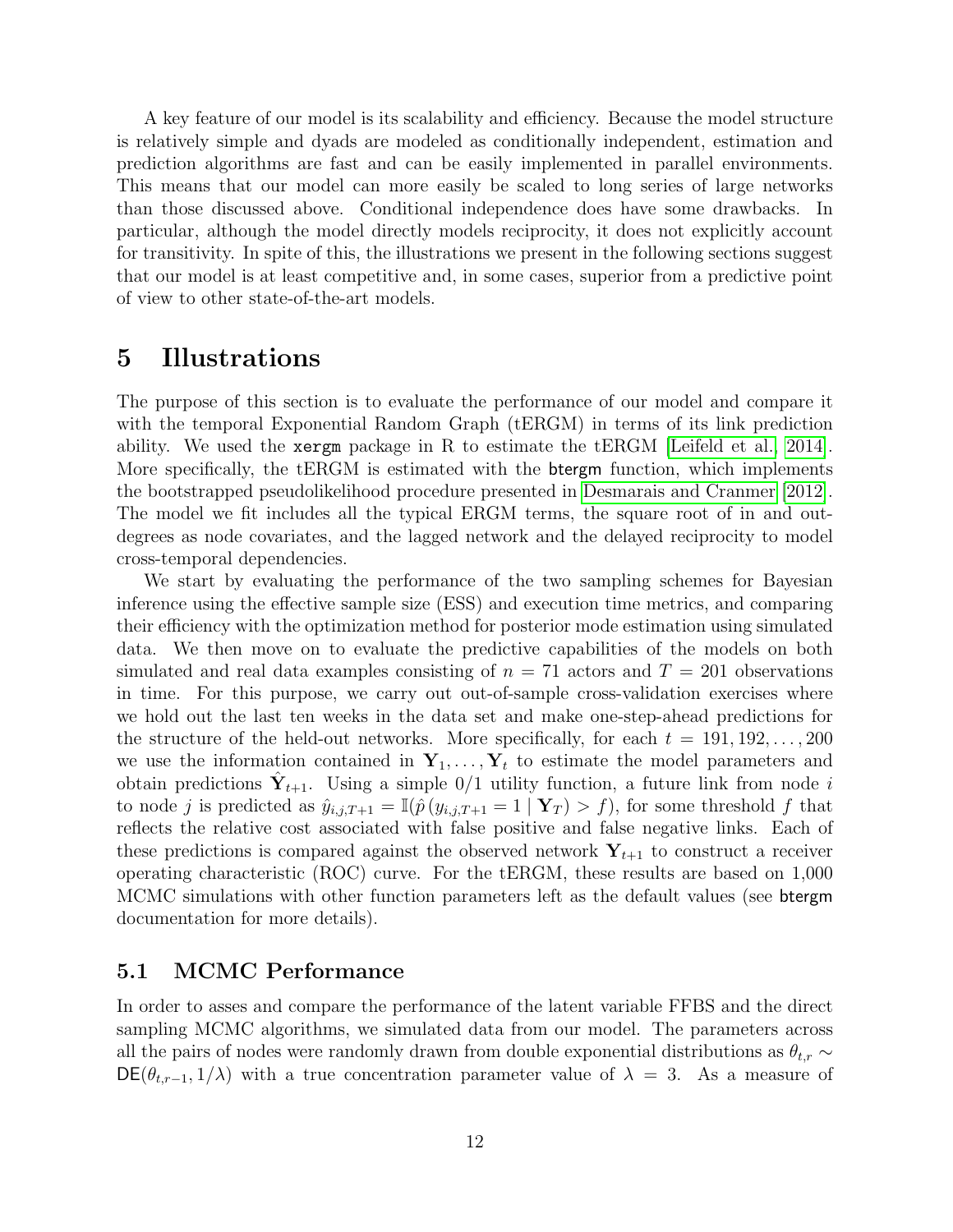efficiency, we use the ESS computed as:

$$
ESS = \frac{B}{1 + 2\sum_{k=1}^{K} \rho(k)}
$$

where B is the number of post burn-in samples,  $\rho(k)$  is the autocorrelation at lag k, and K is the cutoff lag point according to the initial monotone sequence estimator [\(Geyer, 1992\)](#page-20-14).

We computed the effective sample size and the CPU run time in seconds for each pair of nodes based on 20,000 iterations after a burn-in period of 2,000 iterations. Table [1](#page-12-0) shows the results obtained by averaging over 5 runs for each sampling scheme, including the relative efficiency of the algorithms standardizing for CPU run time. From these results it is clear the latent parameters scheme for the fused lasso is much more efficient than the direct sampler that uses the mixture of truncated normals. Based on these results, in the following sections we perform time series cross-validation and prediction for the Bayesian approach using the latent variable FFBS algorithm.

<span id="page-12-0"></span>Table 1: Average ESS and CPU times per pair of nodes for MCMC algorithms.

|             |       | Scheme ESS CPU(s) Rel.ESS |       |
|-------------|-------|---------------------------|-------|
| Direct      | -350- | 1827.11                   | 0.192 |
| <b>FFBS</b> | -3171 | 818.77                    | 3.878 |

It is also useful to contrast the execution time of the MCMC algorithms with that of the optimization method, which is only 8.03 seconds on average for each pair of nodes using a stopping criteria of 10<sup>−</sup><sup>5</sup> for the relative error. Hence, execution times for the MAP algorithm appear to be at least two orders of magnitude smaller than the fastest version of our MCMC algorithms.

### 5.2 Simulation studies

We first evaluate our model using two simulations. In the first setting, the parameters across all the pairs of nodes were randomly drawn from double exponential distributions so that  $\theta_{t,r} \sim \mathsf{DE}(\theta_{t-1,r}, 1/\lambda)$  with a true penalty parameter value of  $\lambda = 12$  using initial values  $\theta_{r,0} = 0$ . Because the initial value value of  $\theta_{r,0} = 0$  implies a relatively high initial link probability and the evolution variance  $1/\lambda$  is relatively small, the resulting network is relatively dense (average number of links of 2682 at each time point, out of 4970 possible ties). A simple descriptive analysis of the networks shows that they also tend to exhibit low reciprocity and high transitivity.

As discussed in Section [3.2.1,](#page-8-0) we evaluate two methods to select the penalty parameter  $\lambda$  for the split Bregman optimization algorithm and evaluate the predictive ability of the model. Firstly, we use a setup similar to calibration cross-validation (CCV) by partitioning the data into three sets. The first set is used for modeling and consists of the first 181 observations. Selection of the optimal penalization parameter was performed on the calibration set corresponding to observations  $t = 182, \ldots, 191$ , by searching the value of  $\lambda$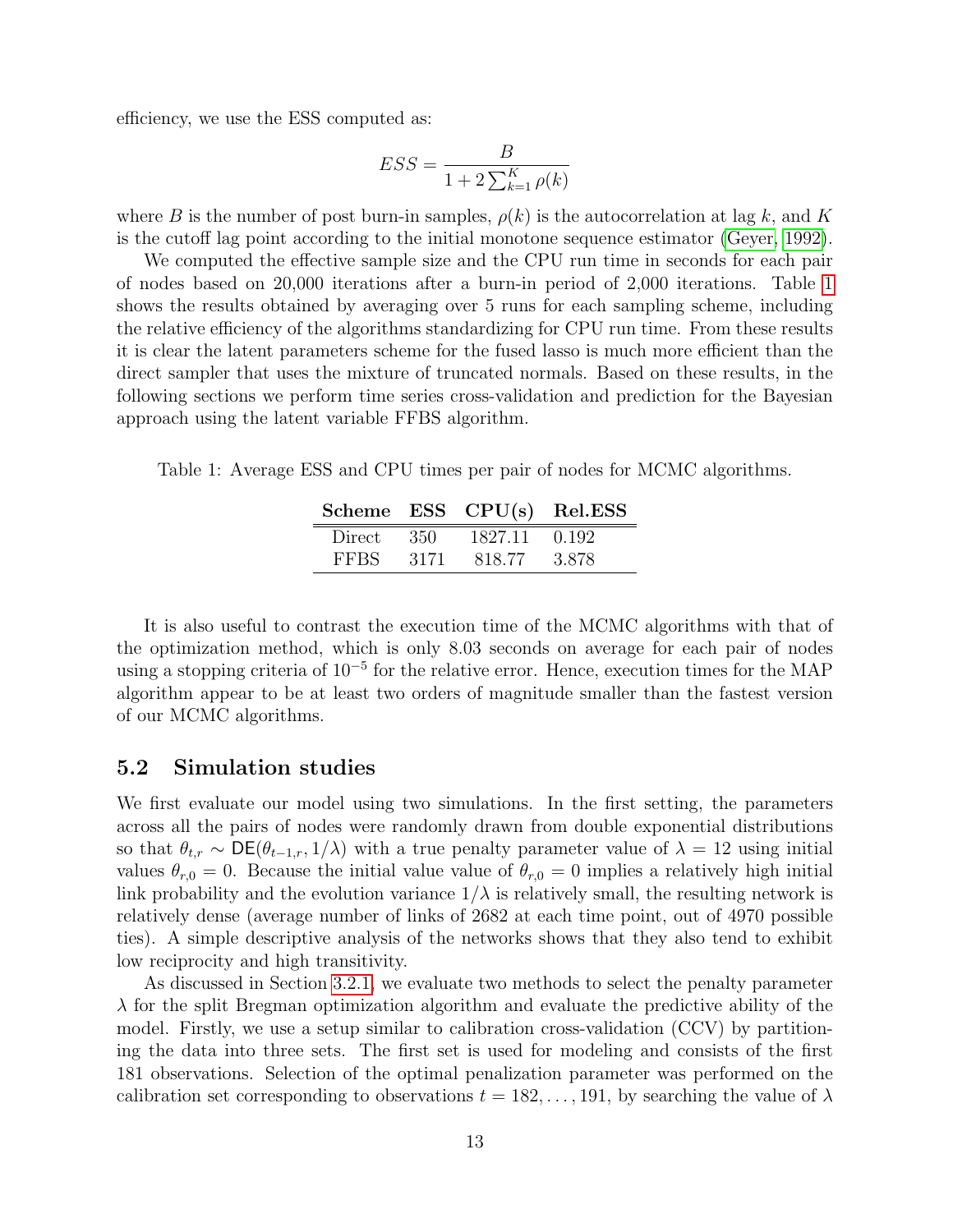

<span id="page-13-0"></span>Figure 1: Simulation 1: Mean AUC over  $t = 182, 183, \ldots, 191$  (left panel), and BIC values (right) using the optimization method over a grid of values of  $\lambda$  for simulated dataset. The vertical lines indicate the optimal values of  $\lambda$ .

that maximizes the mean AUC over the predictions of these middle ten observations. The search for  $\lambda$  was conducted over a grid of 31 values between 0.1 and 15; as shown in the left panel of Figure [1,](#page-13-0) the optimal value is 2.5. Finally, we report out-of-sample prediction accuracy on the validation set consisting of the last ten observations,  $t = 192, \ldots, 201$ . Secondly, we used the first 191 observations to estimate the model and search the value of  $\lambda$  that optimizes BIC over the same grid of 31 values between 0.1 and 15. The resulting optimal parameter value in this case is  $\lambda = 6$  (see right panel of Figure [1\)](#page-13-0). Again, we evaluate the out-of-sample prediction accuracy of the model on the last ten observations.

Following Section [3.1.3,](#page-6-0) for the Bayesian scheme, we used a prior  $\lambda \sim$  Gam $(1, 1/5)$ (mean 5.0, 95% prior symmetric credible interval (0.12, 18), which is similar to the range of values used to select  $\lambda$  under the optimization algorithm). The MCMC algorithm is first used to fit our model to the first 191 observations, and then an out-of-sample prediction for observation 192 is generated. This process is repeated by fitting 192 observations and then predicting observation 193, and so on. The posterior mean of  $\lambda$  is around 9, and varies only very slightly over time. Figure [2](#page-14-0) shows the ten operating characteristic curves associated with the out-of-sample predictions for the last ten observations using the full Bayesian approach of our model (FFBS algorithm). The right panel of Figure [2](#page-14-0) shows the AUC values for the FFBS approach, the tERGM, and MAP predictions generated by using the optimal value of  $\lambda$  obtained from cross-validation (denoted by Bregman-CV) and BIC (denoted by Bregman-BIC). The prediction accuracies for the FFBS algorithm and the Bregman optimization algorithm with cross-validation are almost identical and quite stable over time (both approaches show a good, roughly constant AUC around 83%). On the other hand, Bregman-BIC performs slightly worse than our two other approaches. Furthermore, in this scenario our model outperforms the tERGM, which shows only a fair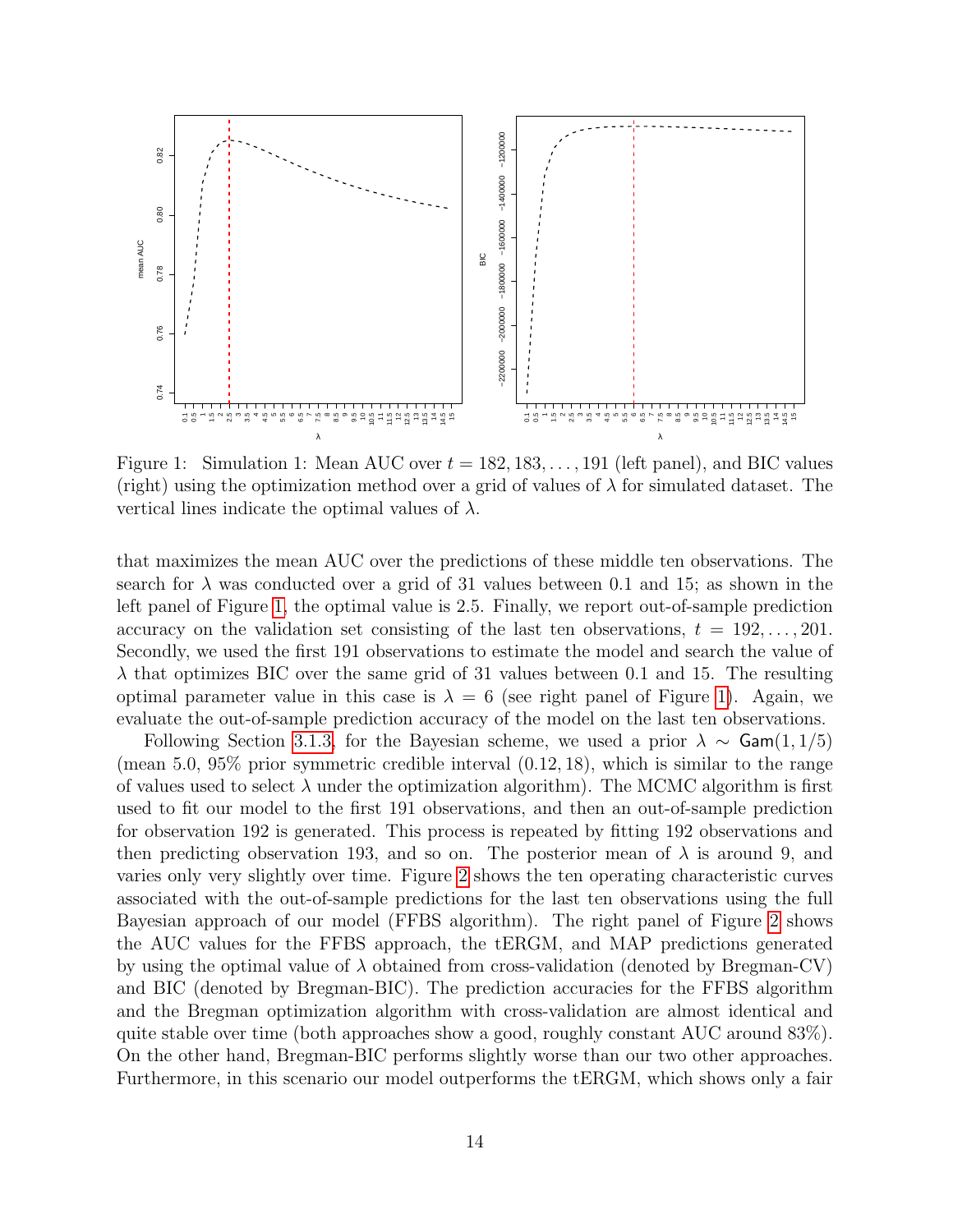

<span id="page-14-0"></span>Figure 2: Simulation 1: Plots of the ten operating characteristic curves associated with onestep-ahead out of sample predictions from the fused lasso model with FFBS algorithm (left panel). Area under the curves (AUC) for the temporal ERGM, and the fused lasso model with FFBS algorithm and Bregman optimization for simulated data. CV (cross-validation) and BIC represent the two methods for tuning parameter selection.

predictive performance with an average AUC of 72%.

For our second simulation, we generated data with similar characteristics to the trading network dataset. The network is sparse with an average of 784 links over time, consistently shows relatively high reciprocity and includes a structural change around time 85, which can be seen in a shift from low to moderate transitivity (see left panel of Figure [3\)](#page-15-0).

In this case, the search for the optimal penalization parameter for the optimization algorithm was performed by searching the value of  $\lambda$  over a grid of 21 values between 0.1 and 10. Figure [4](#page-15-1) shows that the optimal values using the optimization algorithm are  $\lambda = 1.5$  for cross-validation, and  $\lambda = 3.5$  using BIC. For the Bayesian approach, assuming a hyperprior  $\lambda \sim$  Gam $(1, 1/5)$ , the posterior mean for  $\lambda$  over all pairs of nodes is 3.7. Figure [5](#page-16-1) shows the ten operating characteristic curves associated with the out-of-sample predictions for the last ten observations using the full Bayesian approach of our model (FFBS algorithm). The right panel of Figure [5](#page-16-1) shows the AUC values for the tERGM and the different algorithms for our model. As before, the prediction accuracies for the FFBS algorithm and the Bregman optimization algorithm with cross-validation are very good (roughly 91% for both approaches), and Bregman-BIC performs just slightly worse. In this scenario our model again outperforms the tERGM, which shows a good predictive performance with an average AUC of 80%.

As we mentioned in section [3.2,](#page-7-0) the maximum a posteriori estimates of the parameters in the fused lasso regression model can be used to identify changes in the network structure over time. In particular, we use an indicator variable that assigns a value of 1 if at least one of the three parameters for pair  $(i, j)$  change from time  $t-1$  to time t, and 0 otherwise. The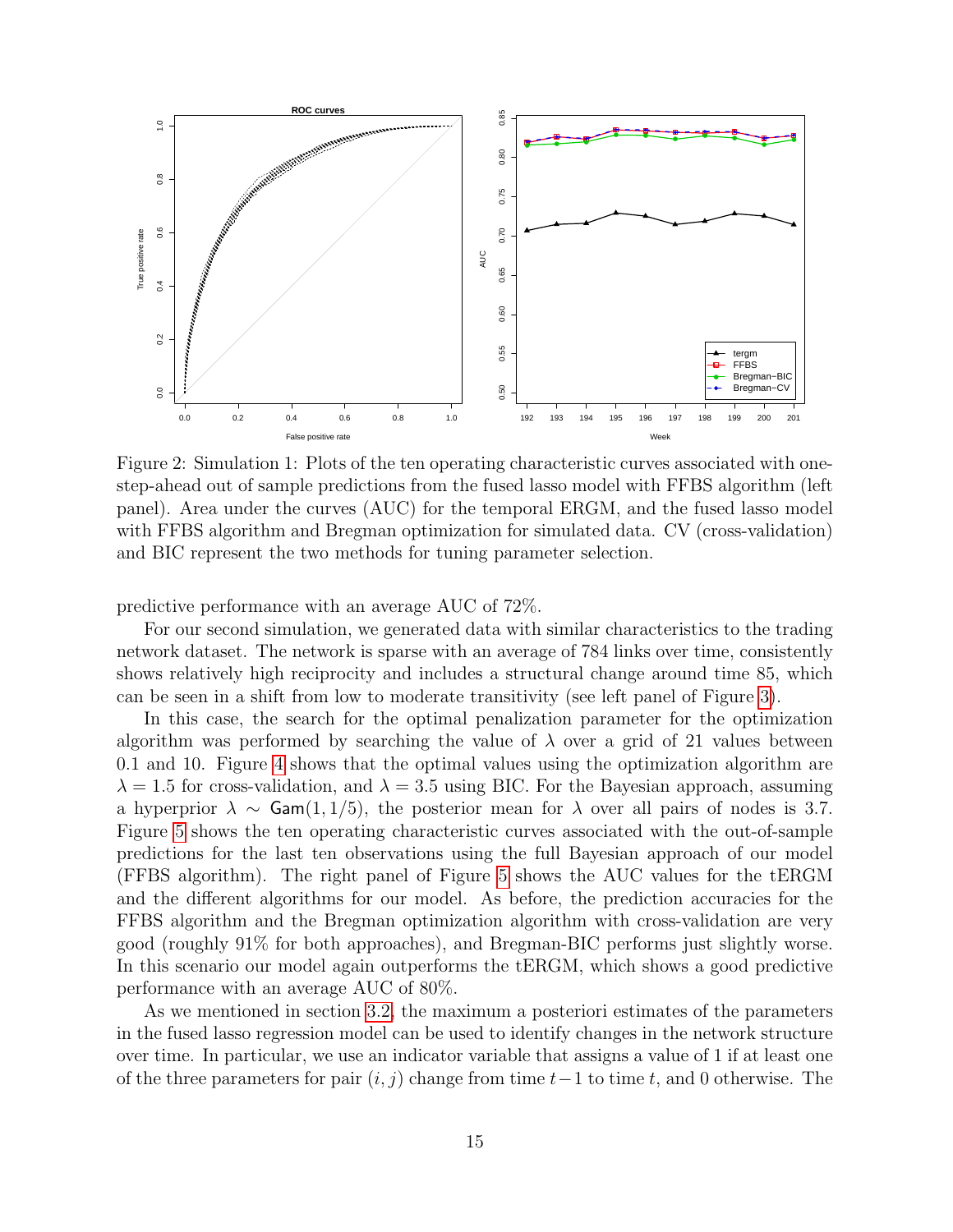

<span id="page-15-0"></span>Figure 3: Left panel: Clustering coefficient for the networks in our second simulated dataset. Right panel: Time series of the estimated change-point probability for second simulated data set. The vertical line represents a structural change at time point 85.



<span id="page-15-1"></span>Figure 4: Simulation 2: Mean AUC over  $t = 182, 183, \ldots, 191$  (left panel), and BIC values (right) using the optimization method over a grid of values of  $\lambda$  for simulated dataset. The vertical lines indicate the optimal values of  $\lambda$ .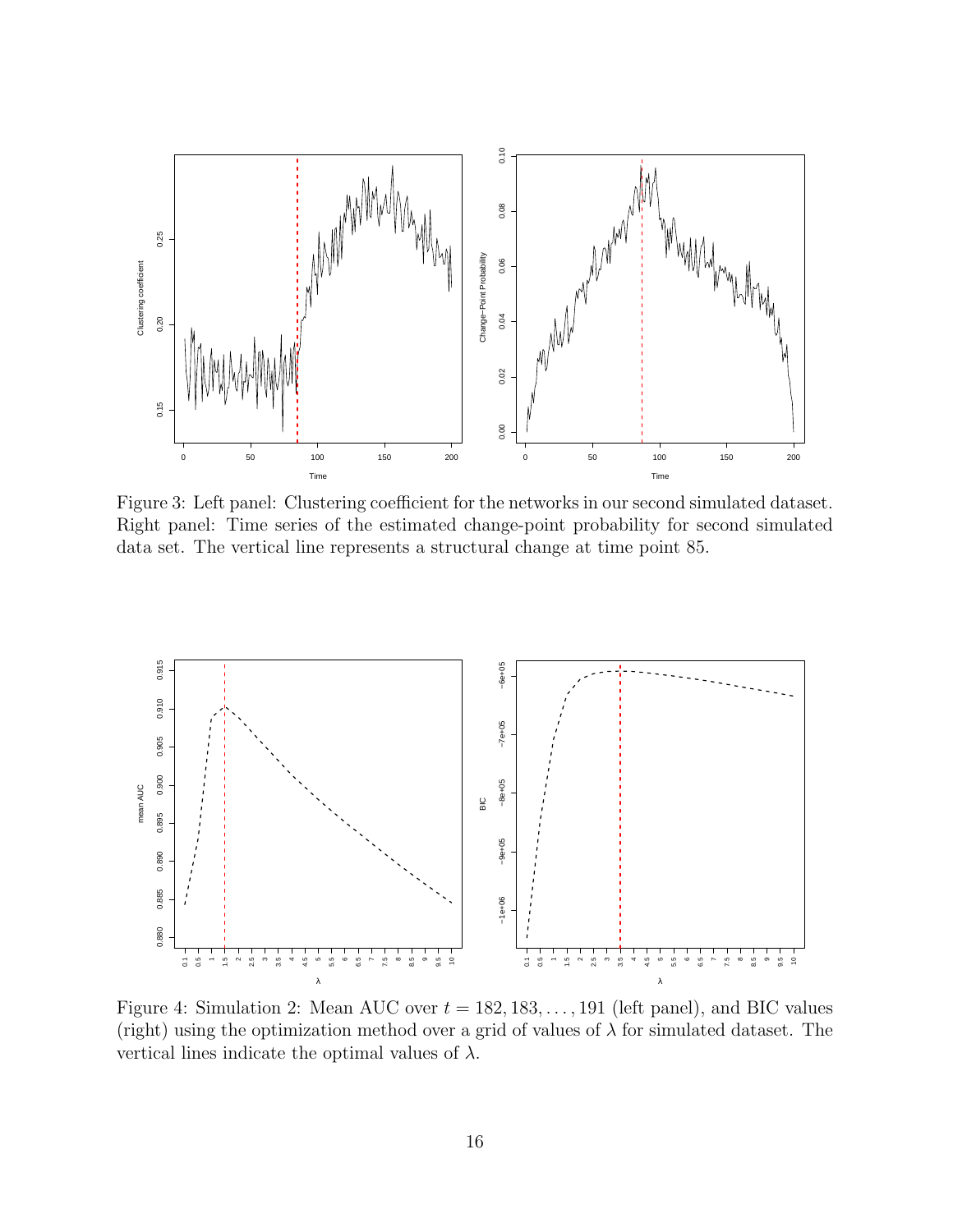

<span id="page-16-1"></span>Figure 5: Simulation 2: Plots of the ten operating characteristic curves associated with onestep-ahead out of sample predictions from the fused lasso model with FFBS algorithm (left panel). Area under the curves (AUC) for the temporal ERGM, and the fused lasso model with FFBS algorithm and Bregman optimization for simulated data. CV (cross-validation) and BIC represent the two methods for tuning parameter selection.

fraction of these indicators over all pairs of nodes provides a rough estimate of the chances that a change-point has occurred on a given week  $t$ . The right panel of Figure [3](#page-15-0) shows how that proportion changes over time for our second simulation study, which includes a clear change-point around week 85. As expected, the proportion of dyads showing changes in their parameters peaks on the week the change-point occurs.

### <span id="page-16-0"></span>5.3 Inference for financial trading networks

In this section we analyze a sequence of  $T = 201$  weekly financial trading networks constructed from *proprietary* trades in the natural gas futures market on the New York Mercantile Exchange (NYMEX) between January 2005 and December 2008. The directed binary networks were constructed by setting  $y_{i,j,t} = 1$  if there was at least one transaction in which trader  $i$  sold a contract to trader  $j$  during week  $t$ .

One particularity of this market is that futures were traded on the New York Mercantile Exchange (NYMEX) only through traditional open-outcry trades until September 5, 2006, and as a hybrid market that included electronic trading conducted via the CME Globex platform after that date. Our analysis focuses on 71 traders we identified as being present in the market (although not necessarily active) during the whole period. These trading network is sparse with an average of 826 links each week, and consistently shows very high reciprocity, moderate transitivity, mixing patterns and community structure [\[Betancourt](#page-19-4) [et al., 2015\]](#page-19-4). Analogous to the previous section, selection of the optimal penalization parameter for the optimization algorithm was performed by searching over a grid of 21 values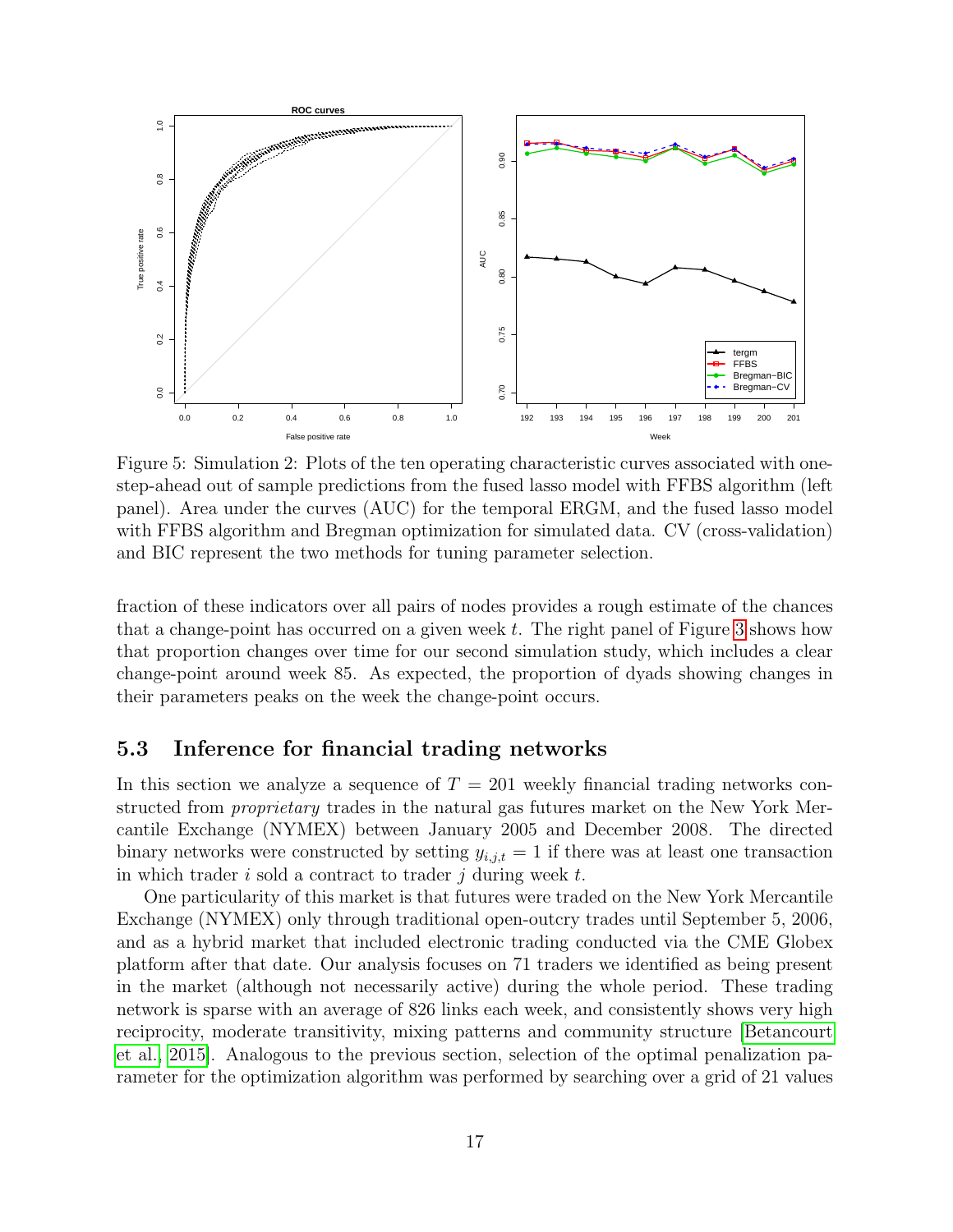

<span id="page-17-0"></span>Figure 6: Mean AUC over  $t = 182, 183, \ldots, 191$  (left panel), and BIC values (right) using the optimization method over a grid of values of  $\lambda$  for trading network. The vertical lines indicate the optimal values of  $\lambda$ .

between 0.1 and 10. The value of  $\lambda$  that maximizes the mean AUC over the predictions of ten weeks  $t = 182, \ldots, 191$  (left panel of Figure [6\)](#page-17-0) is  $\lambda = 1.5$ , while the optimal value for BIC over the first 191 weeks is  $\lambda = 3$ . Similarly, for the MCMC algorithm we employ the same  $Gam(1, 1/5)$  prior we used in our simulations. The left panel in Figure [7](#page-18-0) shows the operating characteristic curves associated with the out-of-sample predictions generated by our model fitted using the full Bayesian approach. Note that all the curves are very similar, showing that the performance of our model is quite stable over time. In the same spirit, the right panel of Figure [7](#page-18-0) shows weekly AUCs for the FFBS algorithm, the tERGM, Bregman-CV and Bregman-BIC. The results show that our model performs quite well, with AUC values between 86 to 90% on every week. However, in this particular case the tERGM performs slightly but consistently better, with AUC values around 2% higher. Furthermore, as in the simulations, the performance of the FFBS and the Bregman-CV algorithm is very similar over all 10 weeks, and the Bregman-BIC performs slightly worse particularly during the first six weeks.

As discussed in our simulation study, the fraction of dyads for which at least one of the three parameters presents a change point at time t provides a rough estimate of the chances that a change-point has occurred on a given week. Figure [8](#page-18-1) presents the time series of the fraction of pairs that show at least one parameter change each week under the Bregman-CV algorithm with the optimal cross-validated  $\lambda = 1.5$ . The vertical line corresponds to the date of introduction of electronic trading. Note that the maximum of the time series over the 201 weeks appears right after the introduction of the electronic market and that a second, less marked peak appear around week 124. These results are consistent with previous analyses of this data [\[Betancourt et al., 2015\]](#page-19-4).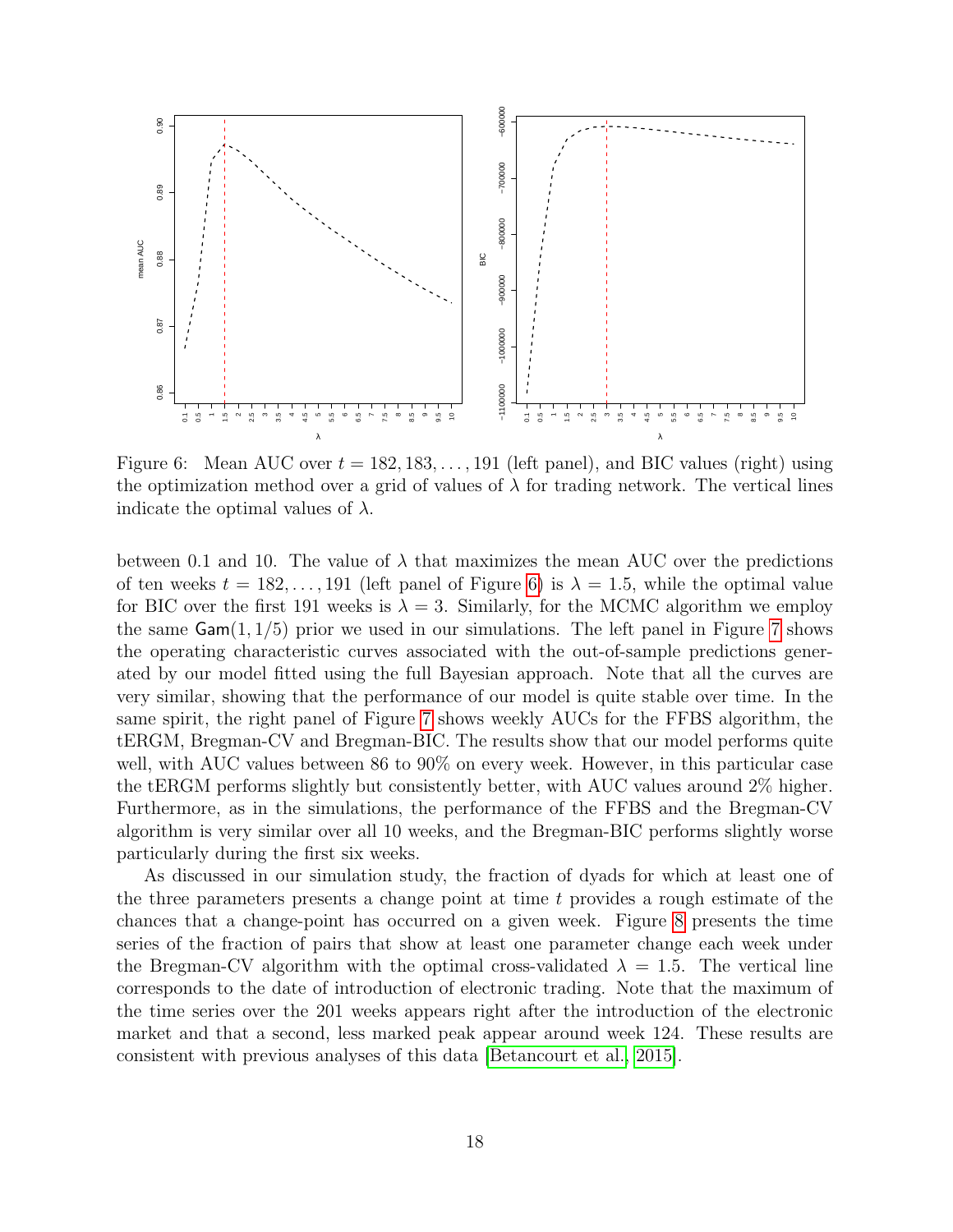

<span id="page-18-0"></span>Figure 7: Plots of the ten operating characteristic curves associated with one-step-ahead out of sample predictions from the fused lasso model with FFBS algorithm (left panel). Area under the curves (AUC) for the temporal ERGM, and the fused lasso model with FFBS algorithm and Bregman optimization for the trading network. CV (cross-validation) and BIC represent the two methods for tuning parameter selection.



<span id="page-18-1"></span>Figure 8: Time series of the estimated change-point probability for the trading network. The vertical line represents the introduction of electronic trading in the market at week 85.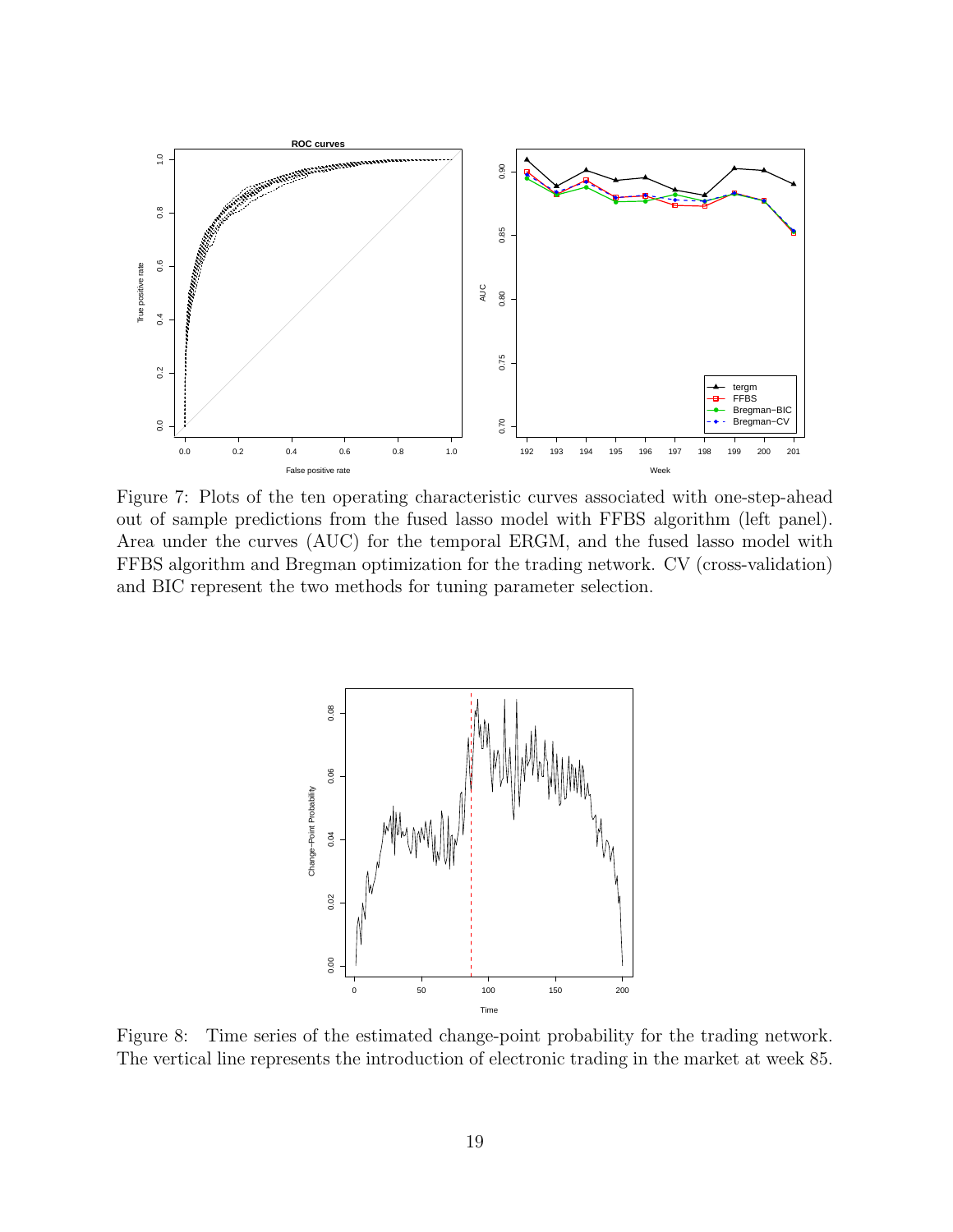# <span id="page-19-1"></span>6 Discussion

We have discussed a flexible and powerful model for prediction on dynamic networks. Indeed, the model we present shows competitive performance in the trading network dataset and superior performance in the simulation studies while being much more computationally efficient than alternatives available in the literature. Furthermore, the model can be easily extended to weighted networks by replacing the multinomial likelihood with an appropriate member of the exponential family. Similarly, a variation of the model can be devised for undirected networks.

Interestingly, the results on both the simulated and the trading network data showed that the prediction ability of the optimization approach is very similar to that of the Bayesian method, while being far more computationally efficient. In addition, the optimization approach also provides a way of exploring the presence of change points in the network dynamics. On the other hand, the cross-validation approach for tuning parameter selection provides slightly better results than the BIC method, but the computational cost is considerably higher.

### SUPPLEMENTAL MATERIALS

C++ Code: Code to implement the algorithms for estimation and prediction described in this article. Please refer to the README file contained in the zip file for more details. (.cpp files)

Trading network data set: Data set used in the illustration in Section [5.3.](#page-16-0) (.txt file)

### ACKNOWLEDGMENTS

This research was partially supported by NSF/DMS award number 1441433.

# References

- <span id="page-19-3"></span>E.M Airoldi, D. M. Blei, S. E. Fienberg, and E. P. Xing. Mixed membership stochastic blockmodels. Journal of Machine Learning Research, 9:1981–2014, 2008.
- <span id="page-19-0"></span>D. Banks and K. M. Carley. Models for network evolution. Journal of Mathematical Sociology, 21:173–196, 1996.
- <span id="page-19-2"></span>Miguel AG Belmonte, Gary Koop, and Dimitris Korobilis. Hierarchical shrinkage in timevarying parameter models. Journal of Forecasting, 33(1):80–94, 2014.
- <span id="page-19-4"></span>B. Betancourt, A. Rodríguez, and N. Boyd. Modelling and prediction of financial trading networks: An application to the nymex natural gas futures market. Technical report, University of California - Santa Cruz, 2015.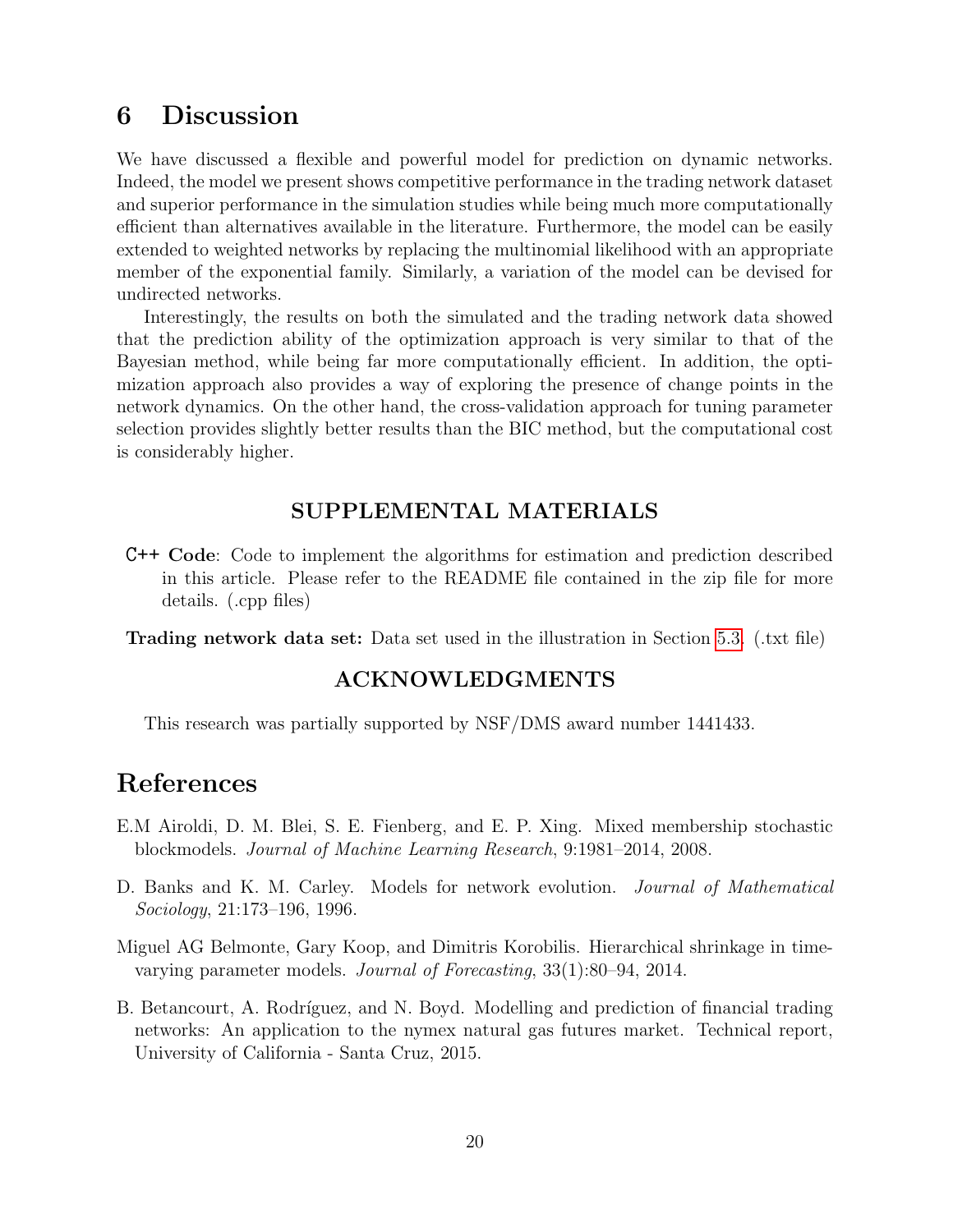- <span id="page-20-9"></span>C. Bliss, M. Frank, C. Danforth, and P. Sheridan Dodds. An evolutionary algorithm approach to link prediciton in dynamic social networks. J. Comput.  $Sci$ ,  $5(5)$ :750–764, 2014.
- <span id="page-20-2"></span>C.K. Carter and R. Kohn. On gibbs sampling for state space models. Biometrika, 81(3): 541–553, 1994.
- <span id="page-20-6"></span>Joshua CC Chan, Gary Koop, Roberto Leon-Gonzalez, and Rodney W Strachan. Time varying dimension models. Journal of Business  $\mathscr$  Economic Statistics, 30(3):358–367, 2012.
- <span id="page-20-12"></span>S.J. Cranmer and B.A. Desmarais. Inferential network analysis with exponential random graph models. Political Analysis, 19(1):66–86, 2011.
- <span id="page-20-8"></span>P.R. da Silva and R. Bastos. Time series based link prediction. In IEEE World Congress on Computational Intelligence, Brisbane, Australia, June 2012.
- <span id="page-20-13"></span>B.A. Desmarais and S.J. Cranmer. Statistical mechanics of networks: Estimation and uncertainty. Physica A: Statistical Mechanics and its Applications,  $391(4):1865-1876$ , 2012.
- <span id="page-20-11"></span>O. Frank and D. Strauss. Markov graphs. Journal of the American Statistical Association, 81:832–842, 1986.
- <span id="page-20-4"></span>J. Friedman, T. Hastie, H. Hoefling, and R. Tibshirani. Pathwise coordinate optimization. Annals of Applied Statistics, 2(1):302–332, 2007.
- <span id="page-20-5"></span>J. Friedman, T. Hastie, and R. Tibshirani. Regularization paths for generalized linear models via coordinate descent. Journal of Statistical Software, 33(1):1–22, 2010.
- <span id="page-20-1"></span>S. Frühwirth-Schnatter. Data augmentation and dynamic linear models. Journal of Time Series Analysis, 15(2):183–202, March 1994.
- <span id="page-20-7"></span>Sylvia Frühwirth-Schnatter and Helga Wagner. Stochastic model specification search for gaussian and partial non-gaussian state space models. *Journal of Econometrics*,  $154(1)$ : 85–100, 2010.
- <span id="page-20-14"></span>C.J. Geyer. Practical markov chain monte carlo. Statistical Science, 7(4):473–483, November 1992.
- <span id="page-20-0"></span>A. Goldenberg, A. X. Zheng, S. E. Fienberg, and E. M. Airoldi. A survey of statitical network models. Found. Trends Mach. Learn., 2:129–233, 2009.
- <span id="page-20-3"></span>T. Goldstein and S. Osher. The split bregman method for l1-regularized problems the split bregman method for l1-regularized problems the split bregman method for l1 regularized problems. SIAM Journal on Imaging Sciences, 2(2):323–343, 2009.
- <span id="page-20-10"></span>S. Hanneke, W. Fu, and E. P. Xing. Discrete temporal models of social networks. Electronical Journal of Statistics, 4:585–605, 2010.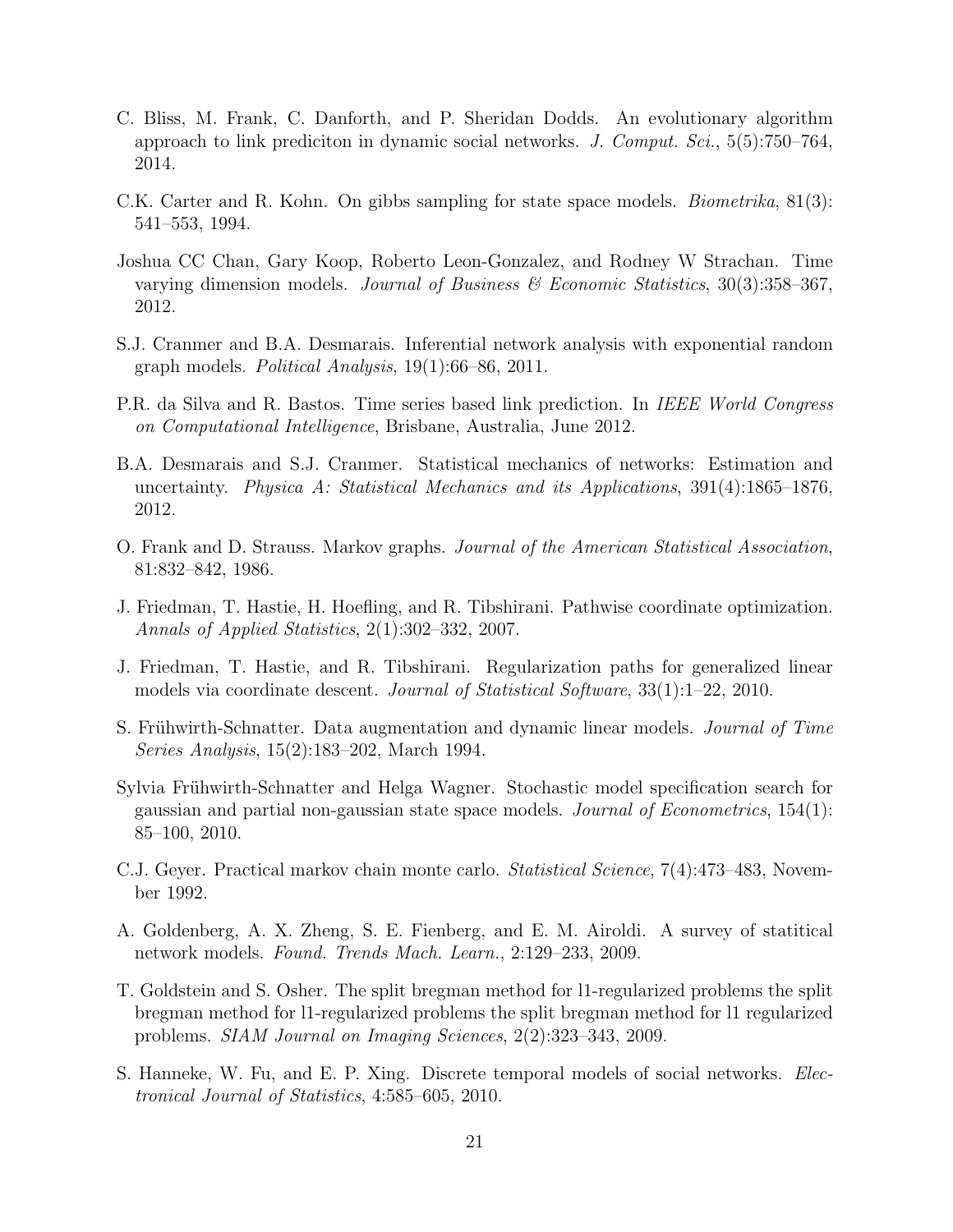- <span id="page-21-6"></span>C. Hans. Bayesian lasso regression. Biometrika, 96(4):835–845, December 2009.
- <span id="page-21-8"></span>Z. Harchaoui and C. Levy-Leduc. Catching change-points with lasso, 2008.
- <span id="page-21-14"></span>P. Hoff, A. Raftery, and M. Handcock. Latent space approaches to social network analisys. Journal of the American Statistical Association, 97:1090–1098, 2002.
- <span id="page-21-9"></span>H. Höfling. A path algorithm for the fused lasso signal approximator. *Journal of Compu*tational and Graphical Statistics, 19(4):984–1006, 2010a.
- <span id="page-21-10"></span>H. Höfling. A coordinate-wise optimization algorithm for the fused lasso. arXiv:1011.6409 [stat.CO], 2010b.
- <span id="page-21-1"></span>P.W. Holland and K.B. Leinhardt. An exponential family of probability distributions for directed graphs. Journal of the American Statistical Association, 76:33–65, 1981.
- <span id="page-21-13"></span>Z. Huang and D. Lin. The time-series link prediction problem with applications in communication surveillance. INFORMS Journal on Computing, 21(2):286–303, 2009.
- <span id="page-21-12"></span>Maria Kalli and Jim E Griffin. Time-varying sparsity in dynamic regression models. Journal of Econometrics, 178(2):779–793, 2014.
- <span id="page-21-15"></span>C. Kemp, J. B. Tenenbaum, T.L. Griffiths, T. Yamada, and N. Ueda. Learning systems of concepts with an infinite relational data. In Proceedings of the 22nd Annual Conference on Artificial Intelligence(UAI 2006), Cambridge, MA, USA, 2006.
- <span id="page-21-7"></span>B. Krishnapuram and A.J. Hartemink. Sparse multinomial logistic regression: Fast algorithms and generalization bounds. IEEE Transactions on Pattern Analysis and Machine Intelligence, 27(6):957–968, 2005.
- <span id="page-21-5"></span>M. Kyung, J. Gill, M. Ghosh, and G. Casella. Penalized regression, standard errors, and bayesian lassos. Bayesian Analysis, 5(2):369–412, 2010.
- <span id="page-21-16"></span>P. Leifeld, S.J. Cranmer, and B.A. Desmarais. **xergm**: Extensions of Exponential Random Graph Models. R package, 2014.
- <span id="page-21-11"></span>J. Liu, L. Yuan, and J. Ye. An efficient algorithm for a class of fused lasso problems. In The ACM SIG Knowledge Discovery and Data Mining, Washington, DC, 2010.
- <span id="page-21-0"></span>M. E. J. Newman. The structure and function of complex networks. SIAM Review, 45: 167–256, 2003.
- <span id="page-21-4"></span>T. Park and G. Casella. The bayesian lasso. Journal of the American Statistical Association, 103(482):681–686, 2008.
- <span id="page-21-3"></span>N.G. Polson, J.G. Scott, and J. Windle. Bayesian inference for logistic models using polyagamma latent variables. arXiv:1205.0310v3, 2013.
- <span id="page-21-2"></span>A. Rinaldo. Properties and refinements of the fused lasso. Annals of Statistics, 37(5B): 2922–2952, 2009.